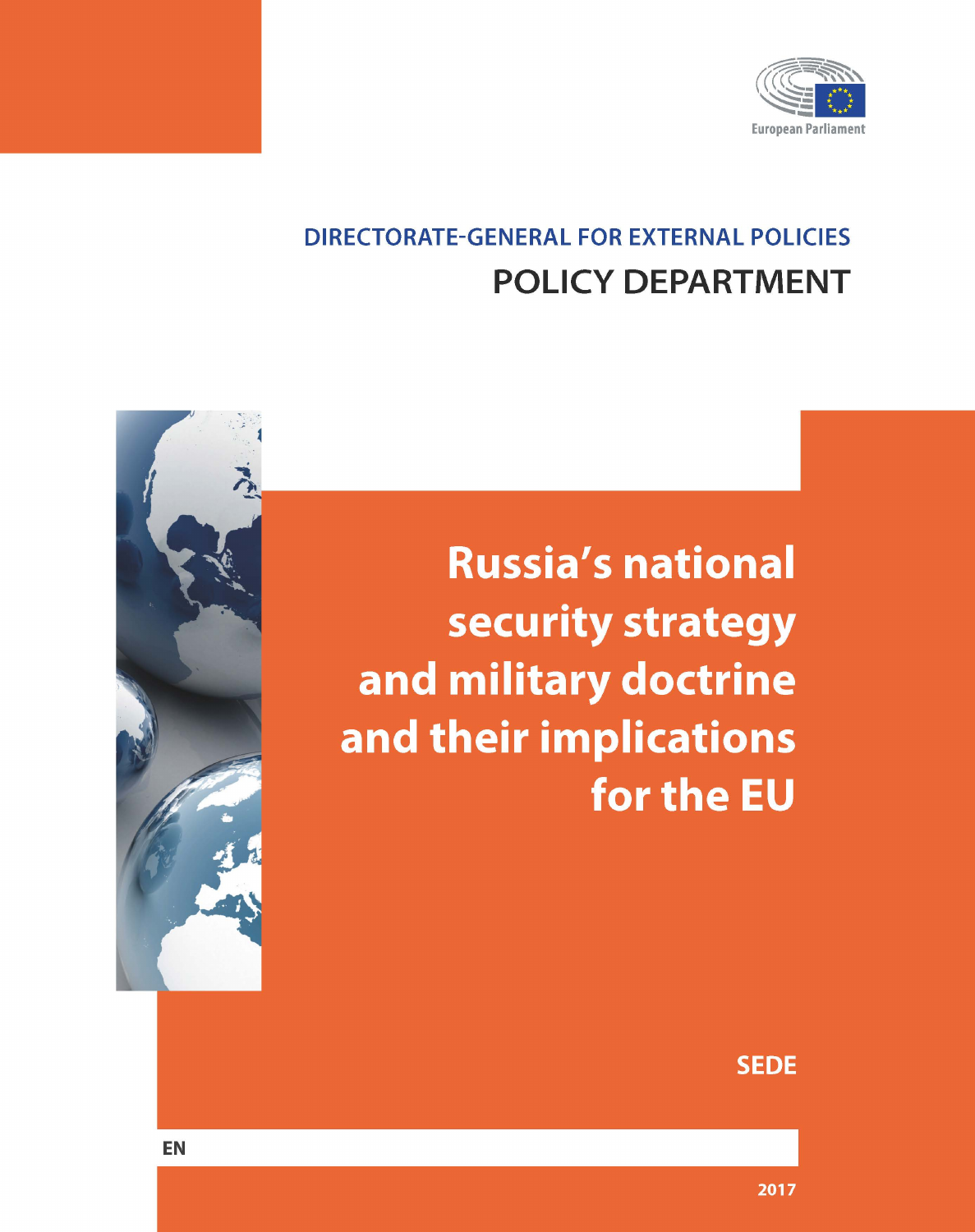

# IN-DEPTH ANALYSIS

# Russia's national security strategy and military doctrine and their implications for the EU

#### **ABSTRACT**

The European Union sees its relationship with Russia as a 'key strategic challenge'. Its members are alarmed by Russia's violations of international commitments and increased military activity in Europe. Russian recently updated basic strategic documents are full of indications about Moscow's world vision and security concerns. They indirectly point to a tension between Russia's internal (economic, demographic, societal) weaknesses and its claim to be recognized as one of the 'centers of influence' in the emerging multipolar world order. The West, including the EU, is clearly perceived as the major challenger to both Russia's great power ambition and security. At the same time, various indicators suggest that Moscow is probably not fully confident that it will obtain a gratifying role in the emerging new international landscape. All this has led Russia to rely massively on its restored military capabilities, while pursuing a very active diplomacy, in which the relative importance of the EU has declined in recent years. The EU nonetheless has an important role to play in promoting the second engine of the 'double-track Russia strategy' that the West (the EU, NATO, the United States) has been pursuing –– strengthening defenses on the one hand, pursuing dialogue and cooperative engagement on the other hand.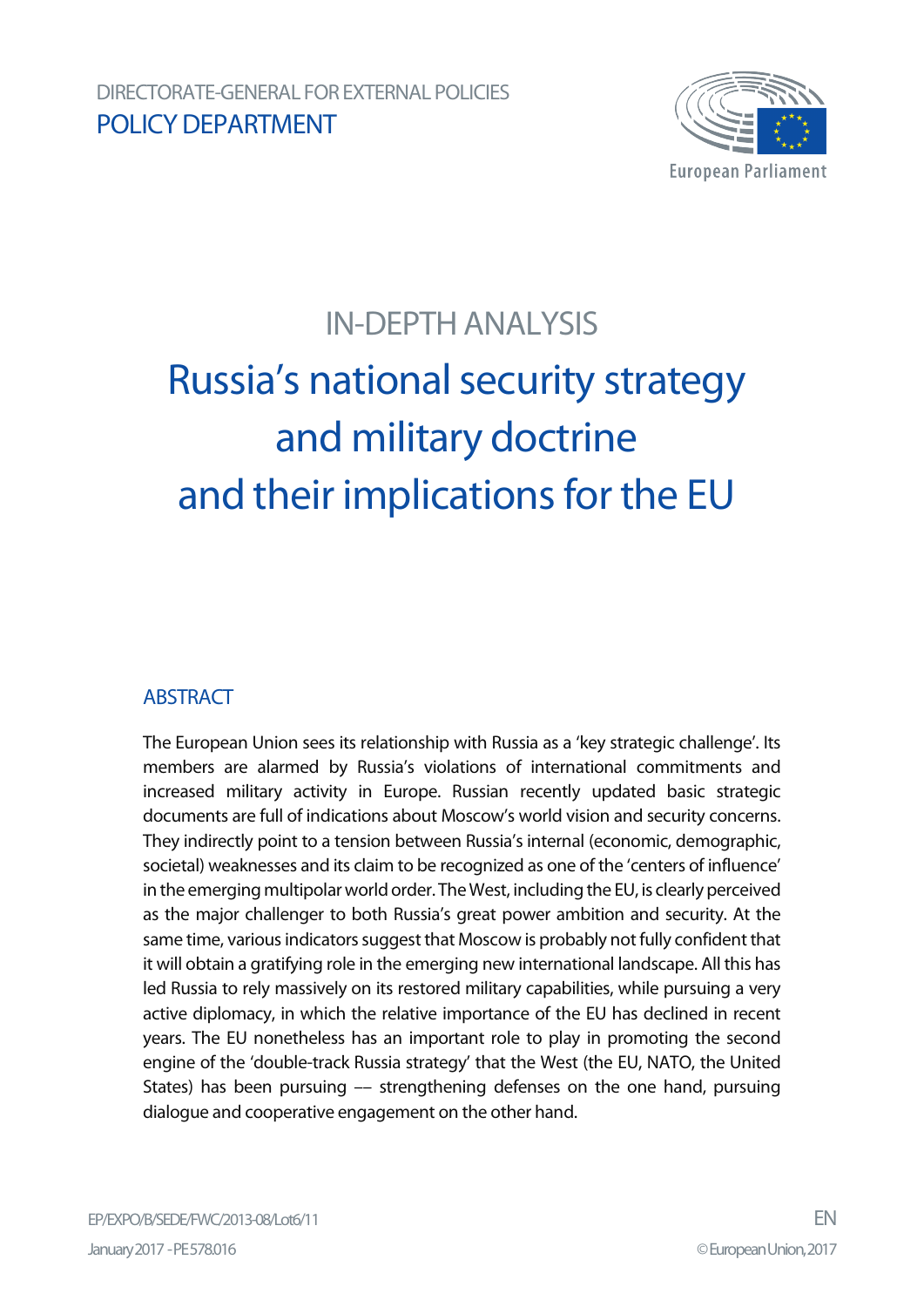*The author wishes to thank Servane Lauriot dit Prévost, Research Assistant, for her contribution and analytical support.*

This paper was requested by the European Parliament's Sub-Committee on Security and Defence.

English-language manuscript was completed on 01 February 2017.

Printed in Belgium.

Author: Isabelle FACON (Fondation pour la recherche stratégique, FRS, Paris).

Official Responsible: Jérôme LEGRAND.

Editorial Assistant: Ifigeneia ZAMPA.

Feedback of all kind is welcome. Please write to: [jerome.legrand@europarl.europa.eu..](mailto:jerome.legrand@europarl.europa.eu)

To obtain copies, please send a request to: [poldep-expo@europarl.europa.eu](mailto:poldep-expo@europarl.europa.eu) 

This paper will be published on the European Parliament's online database, ['Think tank'](http://www.europarl.europa.eu/thinktank/en/home.html).

*The content of this document is the sole responsibility of the author and any opinions expressed therein do not necessarily represent the official position of the European Parliament. It is addressed to the Members and staff of the EP for their parliamentary work. Reproduction and translation for non-commercial purposes are authorised, provided the source is acknowledged and the European Parliament is given prior notice and sent a copy.*

| ISBN: 978-92-846-0583-5 (pdf)             | ISBN: 978-92-846-0582-8 (paper)             |
|-------------------------------------------|---------------------------------------------|
| doi:10.2861/635490 (pdf)                  | doi:10.2861/174470 (paper)                  |
| Catalogue number: QA-04-17-138-EN-N (pdf) | Catalogue number: QA-04-17-138-EN-C (paper) |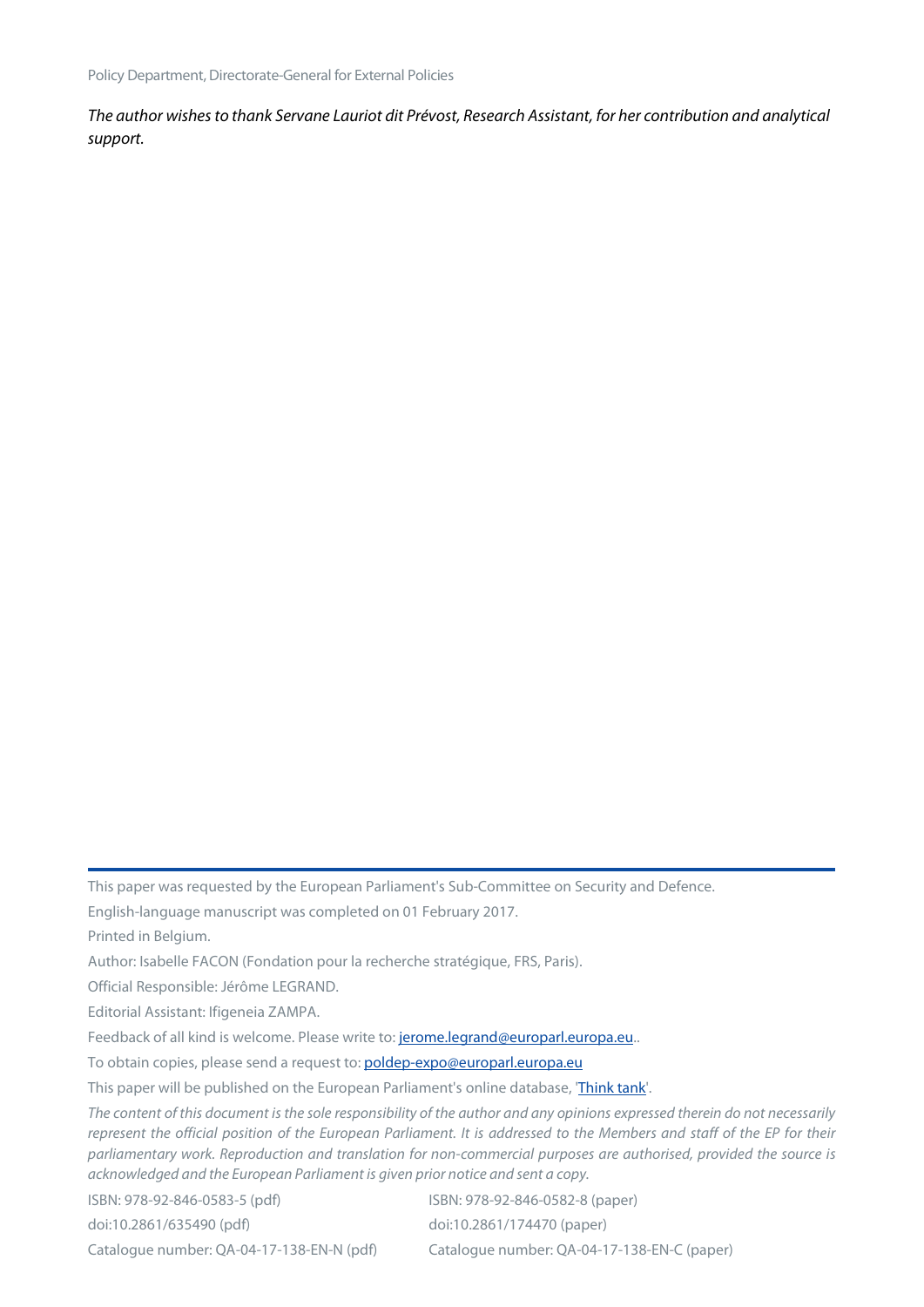# Table of contents

|   | <b>Introduction</b> |                                                                         | 4  |
|---|---------------------|-------------------------------------------------------------------------|----|
| 1 |                     | Russia's new security and military policy after 2014                    | 6  |
|   | 1.1                 | New strategic documents for a radically transformed<br>security context | 6  |
|   | 1.2                 | <b>Domestic challenges</b>                                              | 7  |
|   | 1.3                 | External challenges: a deep-seated focus on the West                    | 9  |
| 2 |                     | Tools and levers of Russia's security policy                            | 10 |
|   | 2.1                 | Russia's reliance on military tools                                     | 10 |
|   | 2.2                 | Russia's diplomatic activism                                            | 17 |
| 3 |                     | Russia – EU relations                                                   | 19 |
|   | 3.1                 | Russia's vision of the European Union                                   | 19 |
|   | 3.2                 | The EU facing assertive Russia                                          | 22 |
|   | 3.3                 | Cooperation prospects: a long road ahead                                | 23 |
|   |                     |                                                                         |    |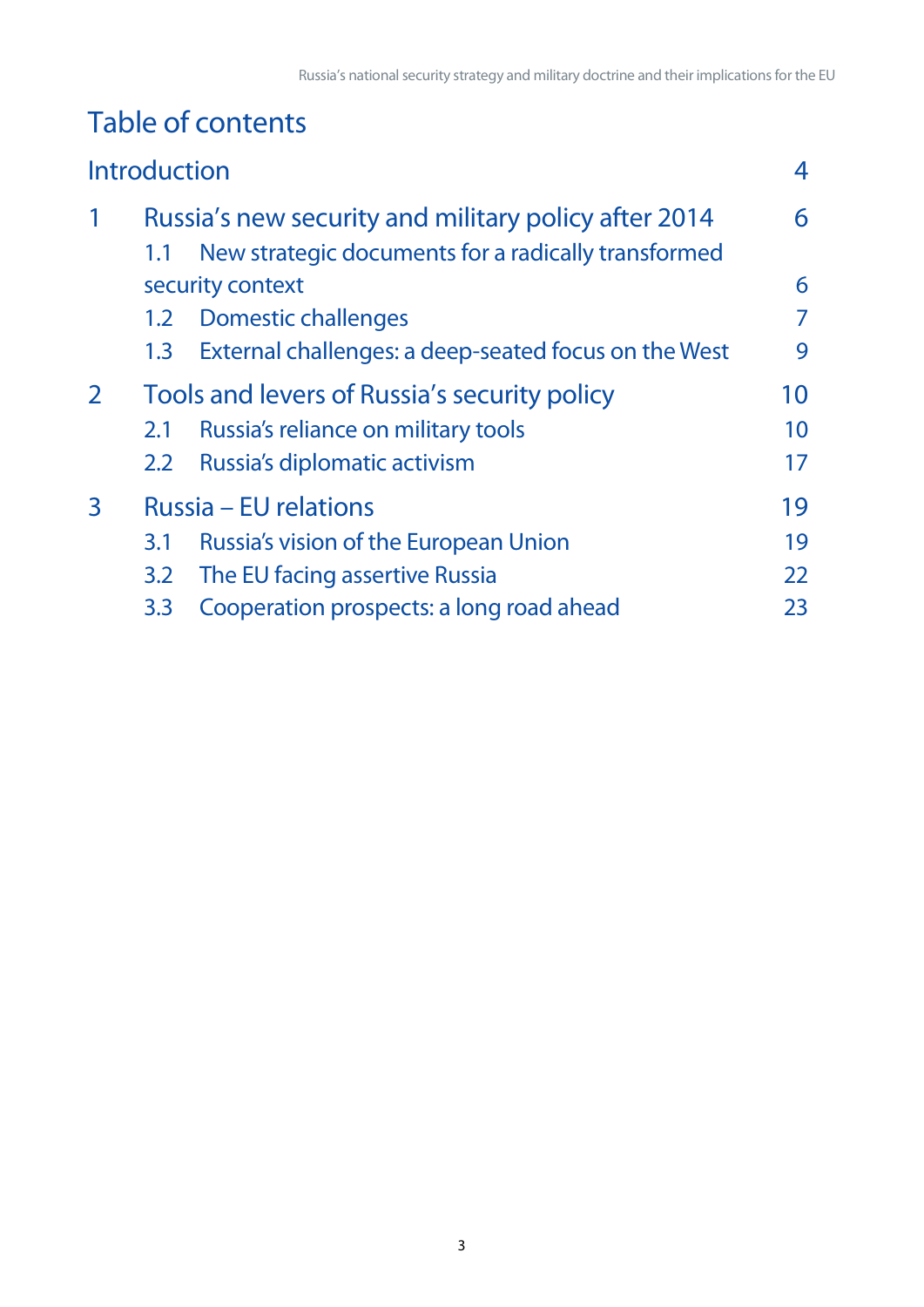## <span id="page-4-0"></span>**Introduction**

'Managing the relationship with Russia represents a key strategic challenge', the Global Strategy for the European Union's Foreign and Security Policy says. The European Union (EU) 'will not recognise Russia's illegal annexation of Crimea nor accept the destabilisation of Eastern Ukraine'. Russia has 'challenged the European security order at its core<sup>[1](#page-4-1)</sup>. Such is the difficult background of the EU's effort to rebuild relations with Moscow in a profoundly modified geopolitical landscape. The conflict in Ukraine, which initially was an indirect product of the tensions between the two players' policies in their shared neighbourhood<sup>[2](#page-4-2)</sup>, has left deep scars.

The complexity of the new strategic situation on the European continent makes it all the more important to understand Russian security perceptions, international motives and goals, as well as their sources. The idea is widespread in Europe that the cause of Russia's recent assertive international behaviour is to be found in the need for Vladimir Putin to restore the legitimacy of the regime after the demonstrations that took place in Russia following the 2011 elections and to hide the government's inability to reform the country's economy and institutions. While this is certainly a factor that should be taken into account, it eclipses the fact that Moscow's criticism of the Western-led international order has been a very stable element in Russian foreign policy line since the mid-1990s.

Many international relations scholars (Robert Frank, Alfred Grosser, Robert Jervis) have emphasized the worth of being aware of 'the other's' — the partner's, the adversary's — mental frame and perceptions, which seems even more important in tense or conflictual contexts. Russia has provided its international partners and challengers with plenty of relevant clues and indications about its state of mind and assessment of the international situation by updating several of the strategic documents that frame its security, defense and foreign policies. While Russian political scientists often state that the practical importance of these documents should not be exaggerated, they nonetheless offer a valuable synthesis of Russia's world vision — perhaps in a more sober style than many speeches of Russian officials in recent months.

Two background elements are of peculiar importance for the European Union to take into account while tackling the 'Russian strategic challenge'. One is the adversarial vision of 'the West' (*Zapad*), which includes the EU. This trend has only grown stronger since in 2007, at the Munich security conference, President Putin articulated the basic tenets of the foreign policy vision that has since then driven Moscow's behaviour on the world stage. In substance, he vehemently criticized the United States' and its allies' international conduct, blamed them for creating hotbeds of international instability and for illegitimate use of force. He also suggested that the West should be prepared to share international power and leadership with rising economic powers<sup>[3](#page-4-3)</sup>. Since then, every time Russia has resorted to military force  $-$  in Georgia (2008), in Ukraine (2014), in Syria (2015) –, it did so with motivations and goals that were more or less directly related to its hectic relations with 'the West'. All the recently updated strategic documents expose these same ideas. The second element that will impact the EU's relations with Moscow is indeed the prevalence of hard

<span id="page-4-1"></span><sup>1</sup> Shared Vision, Common Action: A Stronger Europe. A Global Strategy for the European Union's Foreign And Security Policy, June 2016, p. 33.

<span id="page-4-2"></span><sup>&</sup>lt;sup>2</sup> The revolution in Ukraine was not called 'Euromaidan' out of the blue. The movement originated in the demonstrations that developed in Kiyv after President Yanukovych decided, in late November 2013, to suspend the signing of an association agreement with the European Union at the Eastern partnership summit that was to take place in Vilnius. This decision occurred after Russia, in the preceding months, put a lot of pressure on the Ukrainian government, mixing threats and incentives. This reflected a wider and profound divergence of perspectives between Russia and the EU on the future of the 'shared neighbourhood', as will be described further in this report. This should be taken into account in all analyses of the Ukraine conflict, even though the demonstrators later on focused on an agenda wider than the issue of the European integration of the country (anti-corruption, governance reforms, etc.).

<span id="page-4-3"></span><sup>&</sup>lt;sup>3</sup> Speech and the Following Discussion at the Munich Conference on Security Policy, February 10, 2007, Official Internet Resources of the President of Russia [\[http://en.kremlin.ru/events/president/transcripts/24034](http://en.kremlin.ru/events/president/transcripts/24034) ].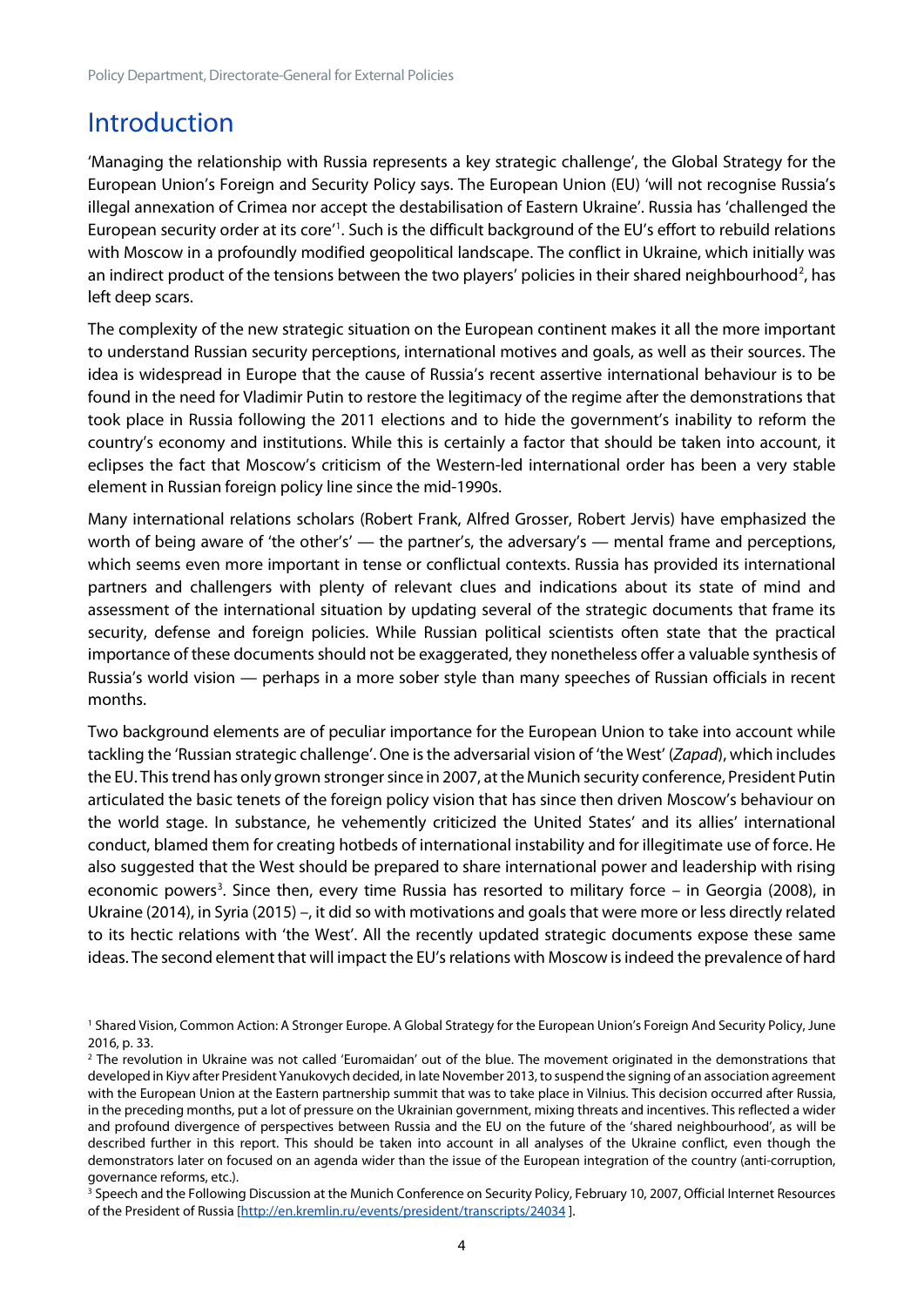power instruments. Officially, Russia's security policy is multidimensional. Its Security strategy integrates various parameters including political and societal stability, as well as economic, health, demographic, environmental, military dimensions. However, in recent years, Moscow's foreign and security policy has tended to rely massively on military and hard power tools. In an unconventional manner if one considers the hierarchy of Russian strategic documents, the updated military doctrine was adopted before the new version of the Security strategy, and one quarter of the Security strategy is devoted to defense issues and international considerations.

What are the implications for the European Union, which seems to be occupying a less prominent role than it used to in Moscow's foreign policy agenda and which is not in the best position to address the Russian challenge in its military dimension? This study aims to contribute to the necessary discussion on such a strategic issue by providing an assessment of Russia's post-2014 security and military policy as well as an analysis of its connections with and impact on the Russia-EU relationship and mutual perceptions. Finally it explores the residual potential for security cooperation.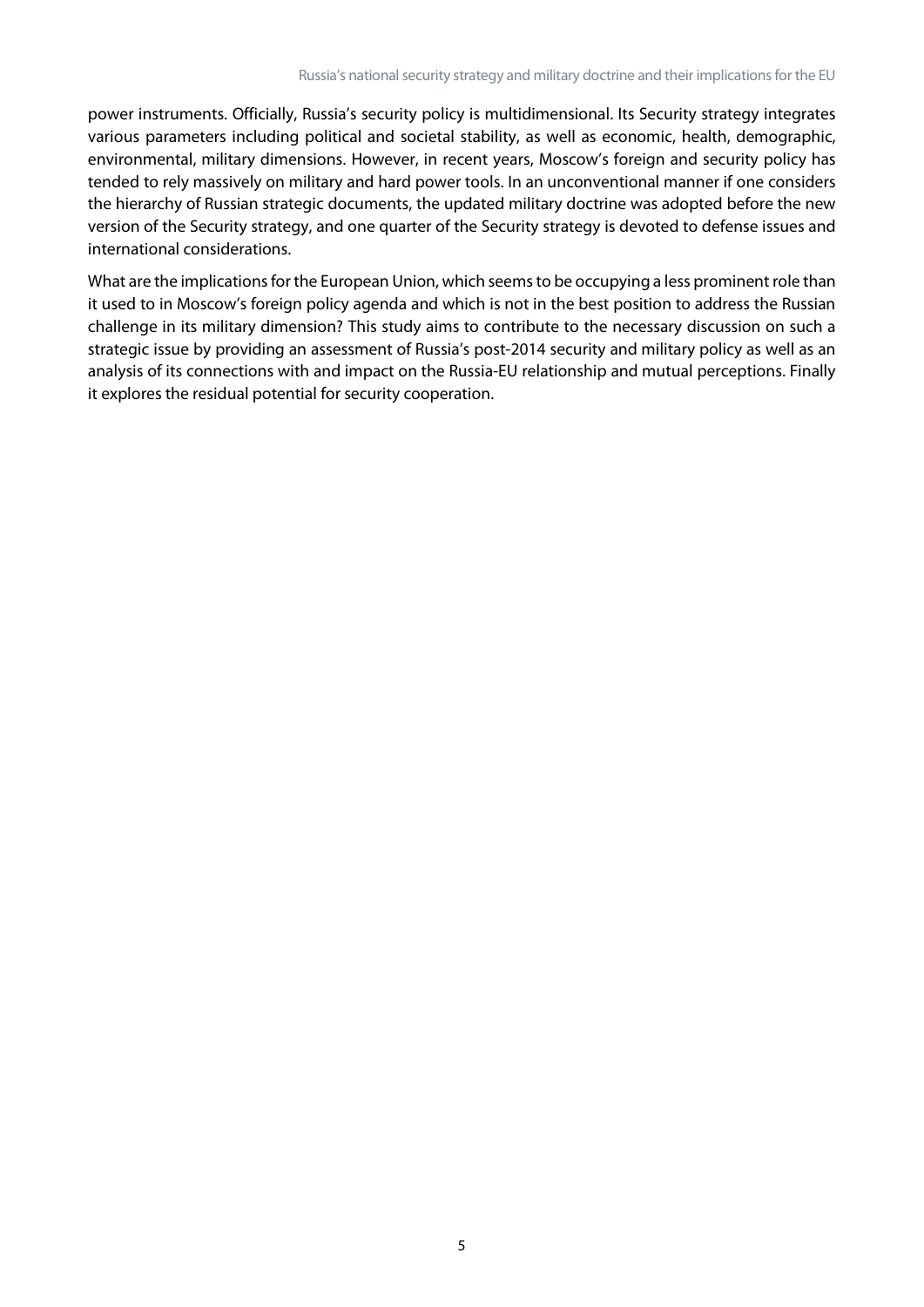# <span id="page-6-0"></span>1 Russia's new security and military policy after 2014

As viewed from Russia, the events in Ukraine and the subsequent crisis in Moscow's relations with the West made it necessary to urgently update basic documents that are meant to shape the national security strategy.

A new military doctrine was adopted on December 25<sup>th</sup>, 201[4](#page-6-2)<sup>4</sup>. Roughly one year later President Putin signed the new Security strategy — 'the basic document for strategic planning, defining national interests and national strategic priorities of the Russian Federation, as well as the goals and measures, both domestically and in foreign policy, that are meant to strengthen national security … and to ensure the sustainable development of the country in a long term perspective'<sup>[5](#page-6-3)</sup>. Finally, on November 30<sup>th</sup>, 2016, a new Foreign policy concept was adopted<sup>[6](#page-6-4)</sup>. The previous versions of these documents had, indeed, a rather short life — they were adopted respectively in February 2010 (previous version: April 2000), May 2009 (previous version: January 2000) and February 2013 (previous version: July 2008). This points to Russia's perception that its security environment has been radically transformed.

#### <span id="page-6-1"></span>1.1 New strategic documents for a radically transformed security context

The updated documents underline several key elements that are quite traditional of Russia's world vision:

- They emphasize the country's status as one of the leading world powers whose sovereignty must be respected and whose foreign policy is independent. The idea that Russia should be recognized as a great power is a key parameter that has driven Moscow's posture on the world stage for several centuries. Moscow has constantly claimed a role in all major international strategic issues and has never accepted a limitation of its authority to regional matters. This is due to a number of factors including Russia's Orthodox identity, position between Europe and Asia and the immensity of its territory<sup>[7](#page-6-5)</sup>. This positioning also reflects the nostalgia of the Cold war era, when Moscow stood as one of the two superpowers. This nostalgia is illustrated, among other things, by Russian officials' frequent references to the 'special responsibility' that their country, as one of the major nuclear powers, shares with the United States in world security affairs. Russia, the new Security strategy says, has become a great power again. Determined to 'increase its role in the emerging polycentric world', it is increasingly involved in the resolution of major international problems and military conflicts, in ensuring strategic stability (Security strategy)… Russia has become a 'centre of influence in today's world' (Foreign policy concept).
- The strategic documents emphasize the Russian leaders' vision that the international scene is dangerous, volatile, chaotic, and marked by stiff competition for resources (including, supposedly, Russia's), control of markets and transport routes, and political influence amongst major powers. A new polycentric world is emerging but it is characterized by rising regional and global instability. For centuries, Russian strategic thinking has been dominated by the idea that the country faces threats and challenges in all strategic directions. In the 21<sup>st</sup> century, this enduring perception has been fueled by

<span id="page-6-2"></span><sup>4</sup> Full text available in Russian on the Russian Security Council's website [\(http://www.scrf.gov.ru/documents/18/129.html](http://www.scrf.gov.ru/documents/18/129.html)).

<span id="page-6-3"></span><sup>&</sup>lt;sup>5</sup> Adopted on December 31<sup>st</sup>, 2015. Full text available in Russian on the Russian Security Council's website [\(http://www.scrf.gov.ru/documents/1/133.html](http://www.scrf.gov.ru/documents/1/133.html) ).

<span id="page-6-4"></span><sup>6</sup> Full text available in Russian and in several foreign languages on the website of the Russian Ministry of Foreign Affairs [\(http://www.mid.ru/ru/foreign\\_policy/official\\_documents/-/asset\\_publisher/CptICkB6BZ29/content/id/2542248](http://www.mid.ru/ru/foreign_policy/official_documents/-/asset_publisher/CptICkB6BZ29/content/id/2542248) ).

<span id="page-6-5"></span><sup>&</sup>lt;sup>7</sup> On all these issues, see Isabelle Facon, 'Russian Strategic Culture in the 21<sup>st</sup> Century: Redefining the West-East Balance', in Ashley J. Tellis, Alison Szalwinski, Michael Wills (ed.), *Strategic Asia 2016-17*: *Understanding Strategic Cultures in the Asia-Pacific*, National Bureau of Asian Research, 2016, pp. 62–89; Elena Morenkova Perrier, *The Key Principles of Russian Strategic Thinking*, Laboratoire de l'IRSEM, Paris, 2014.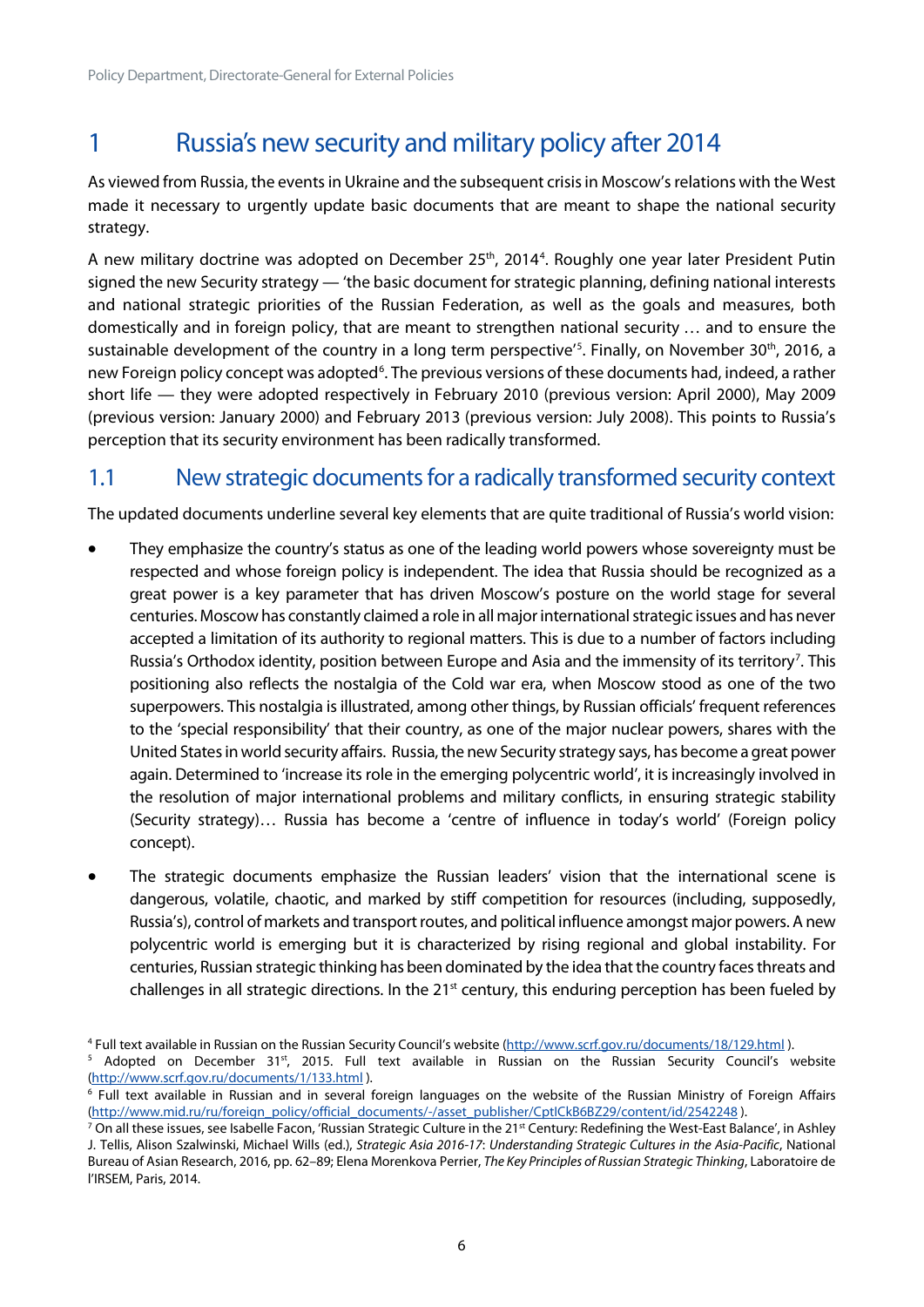the fact that, as the Russians see it, a new front of vulnerability is opening in the Arctic — the only region that both the Security strategy and military doctrine mention nominally<sup>8</sup>. This acute threat perception seems to be shared by the Russian population: according to a January 2016 Levada opinion poll, 65 % of the people surveyed believed that other countries represent a military threat to Russia (*vs* 40 % in  $2006$ <sup>[9](#page-7-2)</sup>.

• Maintaining Russia's pre-eminence and influence in the post-Soviet space remains a key foreign policy priority. In strategic terms, this reflects Russia's entrenched inclination to surround itself with buffer zones as a protection from invasions and external instabilities. This means, as the Russians see it, that Russia should be able to control either militarily or politically neighboring spaces and countries. In a more contemporary approach, such a control has been viewed as the key to Russia asserting itself as one of the 'centres of influence' in the budding polycentric world. Integration processes with countries in the former Soviet Union (Commonwealth of Independent States, Eurasian Economic Union, Collective Security Treaty Organization) are important vectors for achieving this goal. Relations with these countries continue to occupy the first place in the list of 'regional foreign policy priorities of the Russian Federation' presented in the updated Foreign policy concept, which underlines that Moscow pays 'special attention to organizations and structures that reinforce Eurasian integration processes'.

Newer elements appear in the updated documents:

- Russia's getting stronger has come with a price: it faces strong opposition by other powers, which reject the independence of its foreign policy course ('Russia's conducting an independent foreign and domestic policy is met with resistance on the part of the United States and its allies, which try to maintain their domination in world affairs', the Security strategy says; as a result, these countries have been trying to 'contain' (*sderzhivanye*) Russia through 'political, economic, military and informational pressure');
- Interstate relations are increasingly competitive, and this competition now embraces the field of values and societal development models; in this competition, states rely on a whole specter of tools political, financial, economic, information instruments, special services… From this point of view, it is also interesting to note that the Security strategy advocates educating school children 'as responsible citizens of Russia on the basis of traditional Russian spiritual–moral and cultural–historical values' (these are also threatened by extremist and radical ideologies, the text suggests);
- The 'erosion of the global economic and political dominance of the traditional western powers' is now a reality, and their attempts 'to maintain their positions in the world, including by imposing their point of view on global processes and conducting a policy to contain alternative centres of power, leads to a greater instability in international relations and growing turbulence on the global and regional levels' (elements from the Foreign policy concepts, that were also present in the Security strategy).

#### <span id="page-7-0"></span>1.2 Domestic challenges

Although they underline that the Russian 'economy has been able to maintain and strengthen its potential despite the instability of the world economy and despite sanctions', the authors of the 2015 Security strategy do not propose a peculiarly rosy picture of Russia's internal situation. The Strategy seems to integrate the economic crisis — or at least stagnation or slim growth rates — as a parameter that is here to stay, at least in the mid-term perspective. The Security strategy also provides a long list of internal problems that remain to be solved: corruption, organized crime, weight of the shadow economy, lack of

<span id="page-7-2"></span><span id="page-7-1"></span><sup>&</sup>lt;sup>8</sup> The past five years have seen a systematic effort at beefing up Russia's military presence in the area, including with the creation of a specific strategic command ('Russia in the Arctic: A Different Kind of Military Presence', [www.stratfor.com,](http://www.stratfor.com/) November 11, 2015). <sup>9</sup> 'Rossiyaniye vnov' poverili v armiyu' [The Russians trust in the army again], www.levada.ru, February 18, 2016.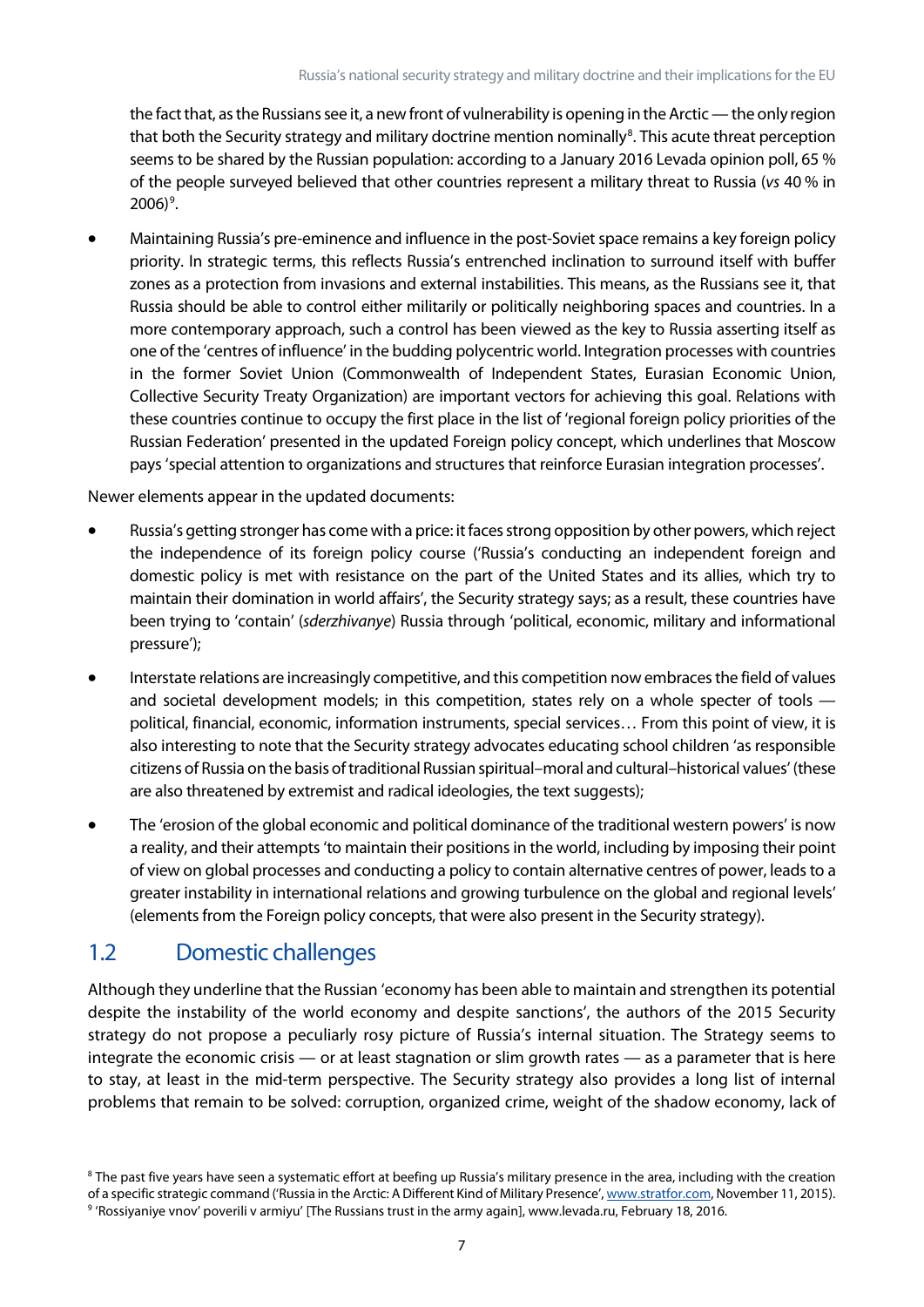confidence of the citizens in law and order institutions, insufficient quality of life, terrorist risks, technological backwardness, inappropriate use of public funds, rising inequalities in revenues, lowering quality of consumer goods and services, poverty, demographic problems (despite some signs of improvement), insufficient protection of individual rights and freedoms, low labour competitiveness and productivity, the persistence of the economic model based on the export of raw materials and the subsequent strong vulnerability of the country to external economic conditions, backwardness in new technologies, insufficient resilience of the financial system, decline in natural resources, unequal development amongst the regions of the Russian Federation, unattractive investment environment, capital outflow, etc.

While Russia is also endowed with a number of comparative advantages (including relatively well educated population, a developed industrial capacity, a dynamic IT sector), there is a lot here to validate President Obama's claim that Russia is a country that 'doesn't make anything' [10,](#page-8-0) and Western observers' assessment that Russia's international ambitions are not justified by its real capacities and strengths. In 2014 the country accounted for merely 2.6 % of total world exports, and its share of total world imports was only 1.6 %[11](#page-8-1). Russia does not export a lot of high value–added and high–tech products (these accounted for only 1.5 % of Russia's net exports in 20[12](#page-8-2))<sup>12</sup>.

On this score, two elements should be taken into consideration by the European Union while devising new Russia strategies:

- The complex domestic situation will affect the prioritization of the military only marginally. Military spending (*see 2.1*) will not 'naturally' be questioned as a burden on the economy as it has been in European countries facing a budget crunch. This is due to historical factors (military tools have been prioritized over the civilian economy and social concerns for centuries), but also to the Russian government's conviction that the defense industry is the nest of Russia's best technologies and knowledge, and that it is meant to become a locomotive of the development and modernization of the national economy<sup>13</sup>. Another factor behind all this lays in the fact that Russia considers its place in the top 5 of the world arms exporters as a great power attribute—in the economic field. In other words, investing in defense is not just a source of military security, but also of jobs, money and prestige.
- The many structural problems in the Russian economic and social fabric contrast with the selfconfidence expressed by Russian leaders in the strategic papers. This should not overshadow the fact that traditionally Russia has always perceived internal weaknesses as vulnerabilities that the outside world can take advantage of to erode Russia's strength. There is an obvious preoccupation about the possible dangerous interactions between domestic challenges and the external environment, in the sense that these challenges, as the Kremlin sees it, could be exploited by hostile powers to undermine Russia's great power and security interests. This in turn pushes Moscow to flex its muscles on the world stage. This is likely a factor of Russia's strong reliance on military levers to impose its status as a great power and to distract from its flawed integration in the global economy. In any case, it would be an illusion to expect Russian leaders to become more flexible because of the country's economic and other domestic problems, no matter how deep these are<sup>[14](#page-8-4)</sup>.

<span id="page-8-0"></span><sup>10</sup> Julian Borger, 'Barack Obama: Russia Is a Regional Power Showing Weakness over Ukraine', *The Guardian*, March 25, 2014. <sup>11</sup> World Trade Organization, 'Russian Federation', Statistics Database, September 2015

<span id="page-8-1"></span><http://stat.wto.org/CountryProfile/WSDBCountryPFView.aspx?Language=S&Country=RU> .

<span id="page-8-2"></span><sup>&</sup>lt;sup>12</sup> Andrew C. Kuchins, 'Russian Power Rising and Falling Simultaneously', in Ashley J. Tellis with Alison Szalwinski and Michael Wills (ed.), *Strategic Asia 2015–16*: *Foundations of National Power in the Asia-Pacific*, National Bureau of Asian Research, 2015.

<span id="page-8-3"></span><sup>&</sup>lt;sup>13</sup> Economists, however, are more sceptical on this score, stressing that the defense industry 'has too minimal an impact on other sectors of the economy and … is extremely dependent on foreign supplies' (Vladislav Inozemtsev, Yulia Zhuchkova, 'The Future of the Economy and the Energy Sector', in Hiski Haukkala, Nicu Popescu (ed.), *Russian Futures 2025*, ISSUE Report, no. 26, March 2016, p. 28).

<span id="page-8-4"></span><sup>&</sup>lt;sup>14</sup> Wolfgang Ischinger, 'The Russia Paradox: How to Deal with an Aggressive, Yet Weak Power'[, www.eastwest.ngo,](http://www.eastwest.ngo/) July 6, 2016.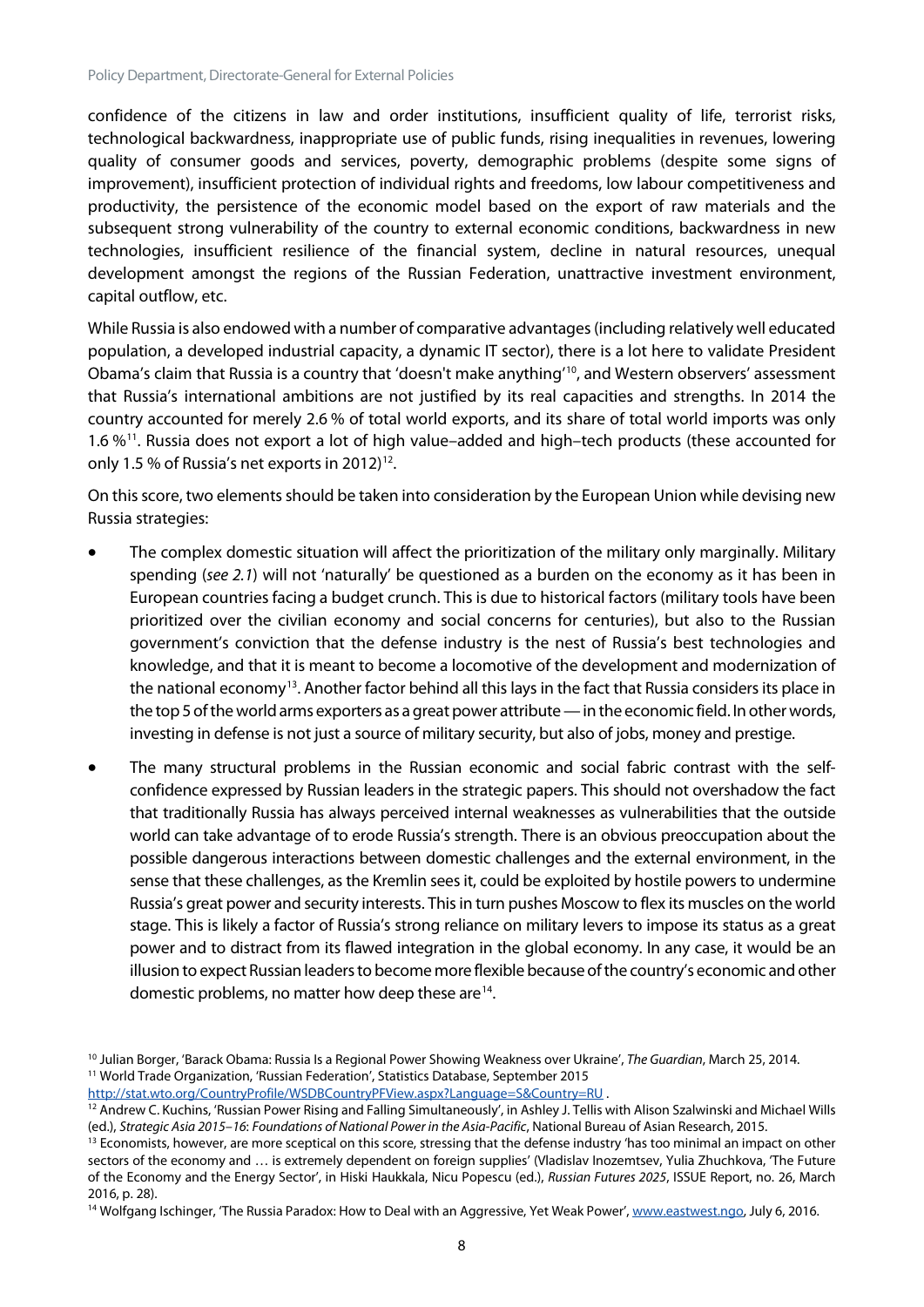### <span id="page-9-0"></span>1.3 External challenges: a deep-seated focus on the West

The reading of Russia's updated strategic documents is not ambiguous about the identity of the external players that might, in its view, be tempted to play on its internal weaknesses. Although some parts of the military doctrine point to states that sponsor terrorist or radical groups and to these groups themselves, it is clear that 'the West' is the focus of Russia's threat and risk assessment while China, for example, is not explicitly and directly mentioned. The current confrontation between Russia and the West is in fact the continuation and the product of tensions accumulated before the Ukrainian crisis — and exacerbated by it. One has only to read Vladimir Putin's 2007 Munich speech to be convinced of this fact. On many key parameters that frame Russian strategic thinking — the great power claim, the search for buffer zones, the rejection of the perceived trend towards international competition in the field of values — the 'Western world' (*Zapad*) is perceived as the main challenger.

All Russian security documents explicitly single out the challenges that the policies of Western states supposedly create for Russian security (with particularly harsh words in the Security strategy). Grievances connected to what Russia sees as 'systemic problems in the Euro-Atlantic region' (Foreign policy concept), the enlargement of NATO, the location of its military infrastructure close to Russian borders, its 'offensive capabilities' and the trend towards the Alliance acquiring 'global functions', the 'symptoms' of the U.S. efforts to retain absolute military supremacy (the global antimissile system, Global Strike capabilities, militarization of space) — all these problems were mentioned in the previous versions of these doctrines.

The Security strategy indicates in quite blunt terms that Russia views Western states and organizations as obstacles to the realization of its ambitions in former Soviet countries: 'The position of the West that aims to oppose integration processes and to create hotbeds of tension in the Eurasian region exerts a negative influence on the realization of Russia's national interests'. Western criticism of Russian policies in the post-Soviet space, often described as neo-imperialistic, is all the more resented in Moscow that the Kremlin considers that NATO and the EU have expanded their own 'spheres of influence'through their enlargement and the development of wide networks of cooperative ties, including in the neighbourhood they share with Russia.

A newer element receives particular emphasis in these documents and should be paid attention. The Security strategy denounces, in the list describing threats to the security of the state and of the society, attempts to destabilize an internal situation by means of inspiring colour revolutions. This text also condemns efforts to provoke regime changes, which, in the Kremlin's view, are increasingly widespread and at times supported by military force (in the Russian understanding, this refers to Serbia in 1999, Iraq in 2003, Libya in 2011). Interestingly, this challenge is mentioned in the 2014 military doctrine, which also underlines the risk of seeing the establishment of regimes in 'bordering states, whose policy threatens the interests of the Russian Federation' as well as 'activities aimed at forcibly changing the constitutional system of the Russian Federation'. All these are direct references to the colour revolutions that took place in Georgia (2003), Ukraine (2004), Kyrgyzstan (2005), the Arab spring, and, finally, the Ukrainian 'Revolution of Dignity', which Russian officials continuously describe as an anti-constitutional coup supported by the West. The demonstrations that took place across Russia after the December 2011 parliamentary elections and that Vladimir Putin blamed on the US State Department strongly enhanced this preoccupation of the Kremlin (these events were followed by increased pressure on domestic NGOs and media freedom, and led to the decision to oust USAID from Russia). The 'securitization' of such issues, by their very inclusion in an official document whose role is to expose 'the system of officially adopted views by the State on the preparation to armed protection and on armed protection of the Russian Federation', points to a hardening of the Kremlin's policy. However, it should not have come as a complete surprise. As early as in 2013, Chief of Staff Valery Gerasimov underlined related concerns at the Academy of Military Science: 'The experience of military conflicts, including those linked with so-called colored revolutions in North Africa and in the Near East, confirms that a fully healthy state can in a few months or even days become the scene of a fierce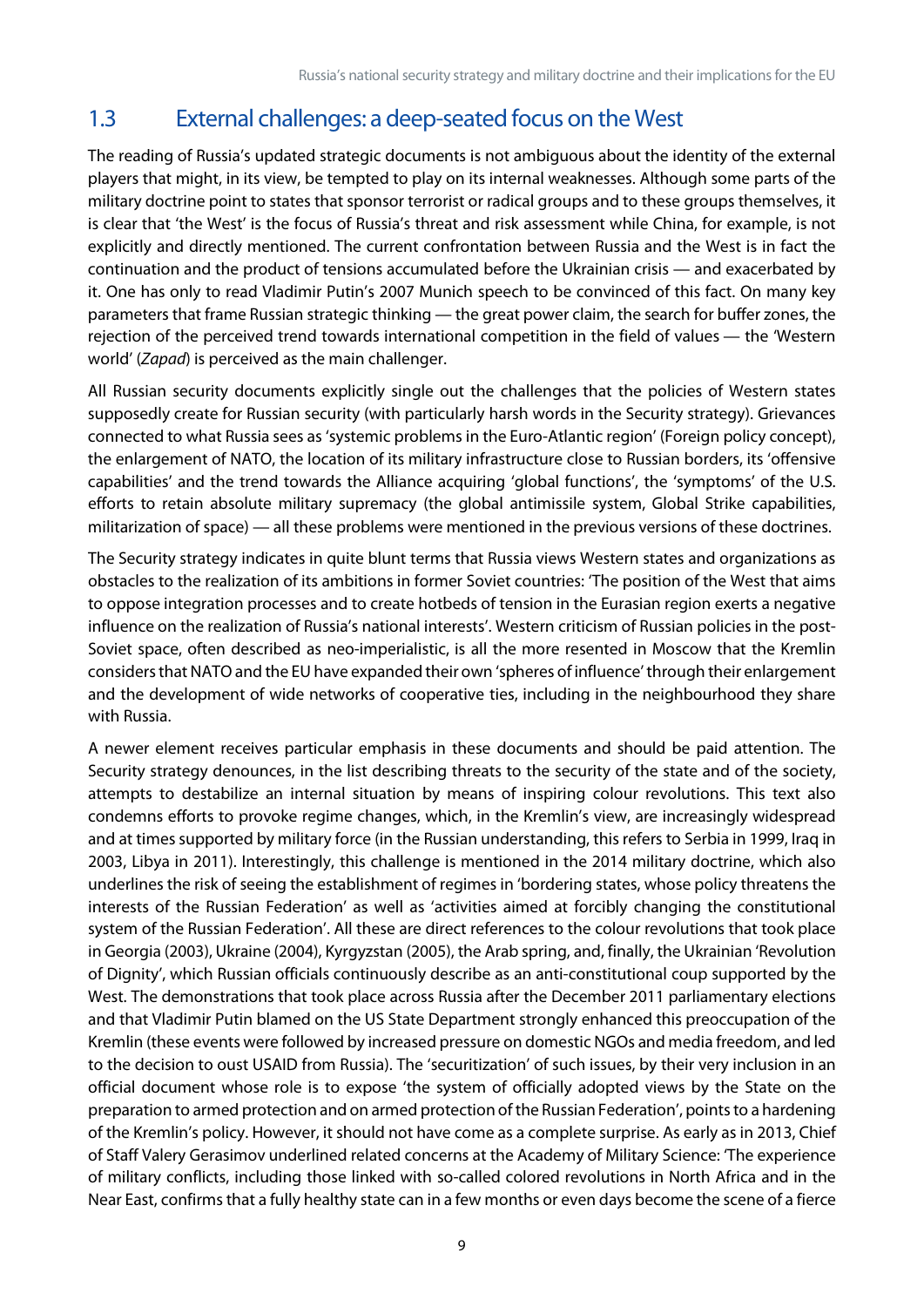armed fight, become the victim of foreign interference, be immersed in deep chaos, humanitarian catastrophe and civil war', adding that this might be the way 'the typical war of the twenty-first century looks like<sup>'[15](#page-10-2)</sup>. In addition it should be noted that the new Foreign policy concept asserts that Moscow intends 'to prevent military interventions or other forms of outside interference contrary to international law, specifically the principle of sovereign equality of States, under the pretext of implementing the 'responsibility to protect' concept'.

Cooperation with the United States, NATO and the European Union, the strategic documents say in substance, must be based on the principles of equality and respect for each other's interests.

## <span id="page-10-0"></span>2 Tools and levers of Russia's security policy

#### <span id="page-10-1"></span>2.1 Russia's reliance on military tools

All new strategic documents emphasize the importance of the role of military force in international relations, suggesting that Russia has a legitimate right to develop the adequate military power to answer this international trend (which, again, it tends to attribute primarily to the West). Since the mid-2000s, the Russian military has become again a tool in Russia's assertion on the world stage. In a move considered by many as a turning point in Moscow's international strategy, the Kremlin decided to use force in Georgia in 2008. As seen from the Kremlin, the tense and complex international environment the country faces fully justifies the financial effort devoted to the modernization of its military. It is also a matter of international standing: Russia wants to restore its image *vis-à-vis* the West, China (to avoid the seat of the junior partner in the bilateral relationship), its neighbors (be it to intimidate them or to offer them an efficient security umbrella, thus retaining their loyalty<sup>[16](#page-10-3)</sup>)…. Russia's motivations and positions in all these directions are, of course, diverse but it perceives that possessing a credible military force is one key condition of its diplomatic and security interests being taken into account by others.

#### 2.1.1 Russia's revitalised capabilities and threat assessment

Serious military reform has been pursued after the Georgia war, which displayed the numerous weak points of Russia's military organization. While Russia had attained its strategic goals in the South Caucasus, the way its troops had performed had shown that the military was still plagued with many flaws and problems. 'The Georgian war forced our army to look at itself in the mirror, and what we saw wasn't pretty. We thought we were awesome, but it turned out we were ugly, with big spots on our nose and teeth', says Viktor Baranets, a retired army colonel and military analyst for *Komsomolskaya Pravda*[17.](#page-10-4) Since then, the Russian military has lived through unprecedented restructuring, bringing out a real departure from the Soviet model — i.e. a huge mass-mobilization army, with millions of reservists, structured around divisions (most of them understaffed divisions, comprising primarily cadre personnel and aimed at being replenished with reservists in case of need).

The main goal of the 2008 reform was to improve the combat readiness of available troops and to enhance the ability to use them swiftly. This implied cutting the number of understaffed, ill-equipped formations to replace them with more agile and more potent units. Drastic cuts in the bloated officer corps were carried out (135,000 officer positions out of 355,000 were eliminated). In the army, the traditional division was suppressed and replaced by the brigade as the main formation. The ultimate goal is to bring these smaller brigades to full strength and to have them better equipped and more autonomous than the former divisions (the process of organizing three categories of brigades — heavy, medium, light — to get an ability

<span id="page-10-2"></span><sup>15</sup> 'Tsennost' nauki v predvidenii' [The value of science is in foresight], *Voenno-Promyshlennyi Kurer*, February 27, 2013.

<span id="page-10-3"></span><sup>&</sup>lt;sup>16</sup> See box on the Collective Security Treaty Organization (p. 16).

<span id="page-10-4"></span><sup>17</sup> Quoted in Shaun Walker, 'Syrian Mission Restores Pride in Russian Military after Years of Decay', *The Guardian*, 15 March 2015.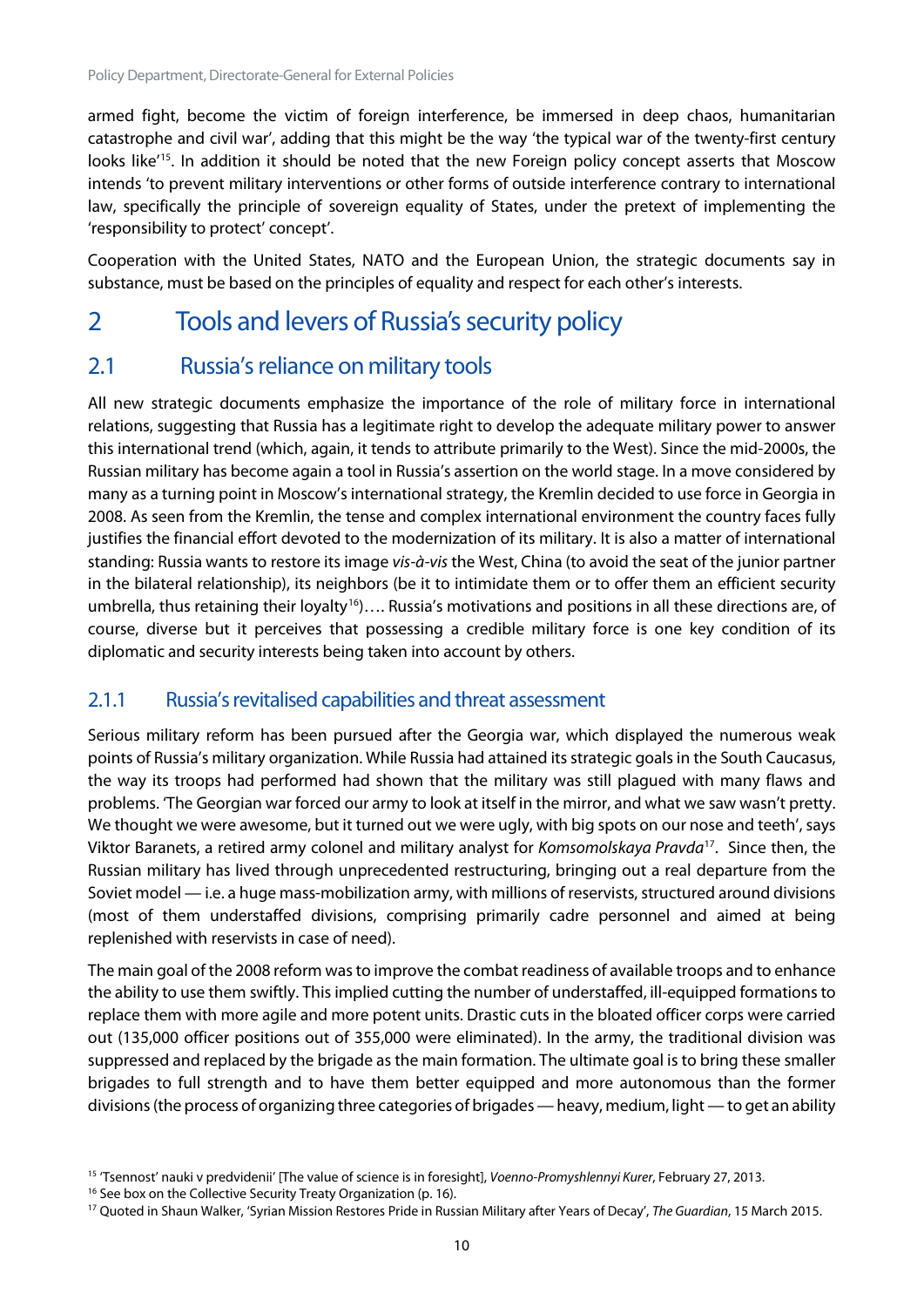to face contingencies of various formats started in late 2011). Only the airborne troops (*vozdushnodesantnye voyska*, VDV) retained divisions. Together with the Special Forces, the VDV stand at the core of the rapid reaction force that the Russian military is establishing. It should be noted, however, that in 2015, decisions were taken about the re-creation of a number of divisions, which appears as a 'response' to the measures taken by NATO to reassure central Eastern members but also to the deterioration of relations with Ukraine<sup>[18](#page-11-0)</sup>. The military leadership has also done much to streamline the command structure in order to enhance the general coherence and coordination, thus efficiency, of the various components of the armed forces. Command and control (C2) has noticeably improved. The number of military districts was cut from six to four in 2010; the four districts perform administrative and logistical functions, but become joint operational-strategic commands in cases of exercises and contingencies (in such circumstances, they command and control all forces — ground, air, Navy — under their supervision). As a response to Russia's concerns related to the perceived degradation of its security situation in the Arctic, a Joint Strategic Command 'North' was created, in late 2015, on the basis of the Northern Fleet.

As was stressed previously, the West is perceived as posing security challenges to Russia. However, the Western technological advance in the military field that the Russians had an opportunity to witness in Iraq or Kosovo wars has made the previous model of preparing for war with the West (a huge, conscriptionbased mass mobilization army) obsolete. Indeed, as stressed by General Gerasimov, 'frontal engagements of large formations of forces at the strategic and operational level are gradually becoming a thing of the past', while 'long-distance, contactless actions against the adversary' are becoming a major means of achieving one's goals. The materialization of the Chinese potential military challenge, although it is probably taken into account in defense planning, is considered to be preventable through the development of a dense web of relations with the PRC. The nuclear deterrent, the modernization of which has accelerated since the mid-2000s, combined with the multi-tier aerospace defense system that Russia is currently forming[19](#page-11-1) is seen as offering a solid hedge *vis-à-vis* these risks. Power projection beyond the borders of Russia and its immediate vicinity is now a goal (as demonstrated by the Syria operation, but also by Russian participation to anti-piracy operations in the Gulf of Aden) but for the time being only for limited operations, with clearly delineated goals. More ambitious plans might be considered for the longer term as they will depend on the economic situation, the evolution of the international security landscape, and Russia's ability to get access to military facilities of foreign countries. Ambitions are also constrained, in the current situation, by the rather difficult state of the Russian navy and shipbuilding, at least as concerns blue-water surface ships.

Despite the perception that threats and challenges are present in all strategic directions, the basic plan that has supported the military reform launched in 2008 is in fact aimed at making the armed forces more efficient for the contingencies that they are most likely to face. These are local conflicts, deleterious activities of militant or even transnational crime groups and possibly the management of large-scale social and political disorders — all this in the neighborhood of the country, which happens to be, as stressed earlier, a major priority in Russia's foreign policy. It was these contingencies that dictated the 'shock therapy<sup>'[20](#page-11-2)</sup> the Kremlin imposed on the military right after the Georgia war. The structure of the Russian armed forces inherited from the Soviet Union was deemed unfit for efficiently waging wars of the kind of those that Russia fought in the post-Cold war context — in Chechnya, in Georgia —, or that it could have experimented (for example the Kyrgyz crisis in 2010 that involved ethnic clashes). Such situations require

<span id="page-11-0"></span><sup>18</sup> Anna Maria Dyner, 'Russia Beefs up Military Potential in the Country's Western Areas', *PISM Bulletins*, no. 35, June 13, 2016; Ruslan Pukhov, 'Rossiya-NATO: Nasha karta Afriki' [Russia-NATO: Our Map of Africa], *Vedomosti*, July 15, 2016.

<span id="page-11-1"></span><sup>&</sup>lt;sup>19</sup> On this subject Russian strategists have long developed their thinking, drawing many lessons from the first Gulf war in the early 1990s. Only recently has the Russian military obtained the funding to build the new aerospace defense system — and overcome the bureaucratic infighting that had long hampered the realization of the corresponding vision.

<span id="page-11-2"></span><sup>20</sup> To quote K. Giles' expression (Keir Giles, 'A New Phase in Russian Military Transformation', *The Journal of Slavic Military Studies*, Vol. 27, no. 1, 2014, p. 148).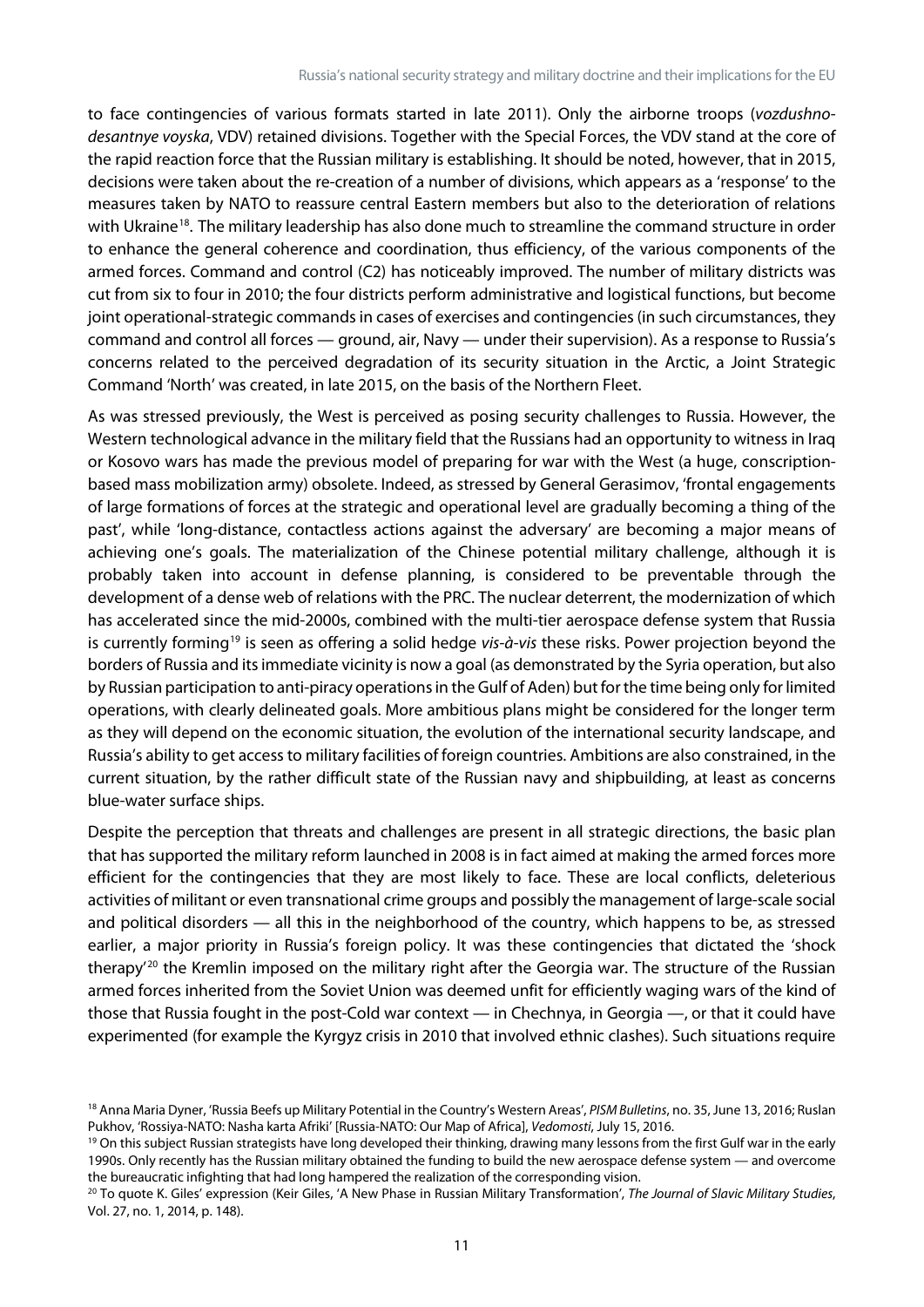rapid mobilization of troops and the deployment of agile groups of forces that are at the core of the military restructuring going on in the Russian military. An extra motivation for following this path was the announcement in late 2010 that NATO intended to withdraw forces from Afghanistan: six years later, the Russians fear a spillover of growing Afghan instability in Central Asia and on their own territory, all these risks being aggravated, in the Russian perspective, by growing trouble in the Middle East.

Military reform has been backed by strong political will on the part of the political leadership, as illustrated by the steadily increasing military budgets. According to SIPRI databases, Russian military expenditure stood at 31.3 billion \$ in 1995, 28.8 in 2000, 43 in 2005, 60.9 in 2010, 91 in 2015 (constant 2014). In recent years, the growing share of GDP devoted to defense has reflected the determination of the Russian government to maintain the effort to modernize the armed forces, in particular their re-equipment. This effort paid off, as one can conclude from the rather well organized and efficient operations in Crimea and Syria. While limited in size, these have shown that the Russian military has now decisively departed from the sorry state it was in when Vladimir Putin became the president of the Russian Federation in 2000.

In the context of the conflict in Ukraine, which the Kremlin presents as the product of a direct clash of interests between Moscow on the one hand, NATO, the European Union and the United States on the other hand, Russian jets have increasingly tested the defenses of NATO members, sometimes violating their airspace. Numerous, and, for many of them, large-scale military exercises and mobilization activities have fueled the image of the Russian military as a resurgent force. They create a lot of concern in neighboring countries, where it is feared that snap inspections (which started in 2013) could serve as a cover for preparations for military operations against them<sup>21</sup>. But the trend showing a more active Russian military on the world stage appeared earlier. In 2007, Russia resumed regular strategic bomber flights, which had stopped after the collapse of the Soviet Union. The Russian Navy has widened its presence on the world seas, especially in the Mediterranean, where Russia has resumed a permanent presence in 2013, albeit on a much smaller scale than in Soviet times.

Combat training, which was sacrificed in the Yeltsin era due to the financial crunch, has been a key focus in the Russian MoD's effort to rebuild national military capabilities. In the past few years, Russia has significantly increased the pace and size of its military exercises. Army, air, naval, nuclear and airborne forces have all been involved, separately or together, in manoeuvres held in all military districts (MD), sometimes with foreign countries. Exercises are now planned and executed at all levels — command post exercises (CPX) testing command structures (headquarters) and their communications networks without actual engagement of forces; field training exercises (FTX) under simulated combat conditions in open field; combined training exercises (CTE) with the armed forces of foreign countries; combined arms live fire exercises encompassing joint manoeuvres (army, navy, air force, etc.) held at the operational or tactical levels… The scenarios of drills have also become more complex. It is not rare that in parallel to annual strategic exercises, other drills are conducted 'in other parts of Russia or with a different focus', which makes the political and military leadership face more complex decision-making and tasks $22$ . The Russian leadership is all the more inclined to spend a lot of money on combat training that military exercises allow to impress neighbours and potential adversaries and to send strategic messages. Strategic mobility has been an important element in Russian exercises in recent years $^{23}$ .

<span id="page-12-0"></span><sup>&</sup>lt;sup>21</sup> See Mark Galeotti, 'Heavy Metal Diplomacy: Russia's Political Use of its Military in Europe since 2014'[, www.ecfr.eu,](http://www.ecfr.eu/) December 19, 2016.

<span id="page-12-1"></span><sup>22</sup> Johan Norberg, *Training to Fight – Russia's Major Military Exercises 2011-2014*, FOI, December 2015, p. 23.

<span id="page-12-2"></span><sup>23</sup> Roger N. McDermott, *Russia's Strategic Mobility. Supporting 'Hard Power' to 2020?*, FOI, April 2013.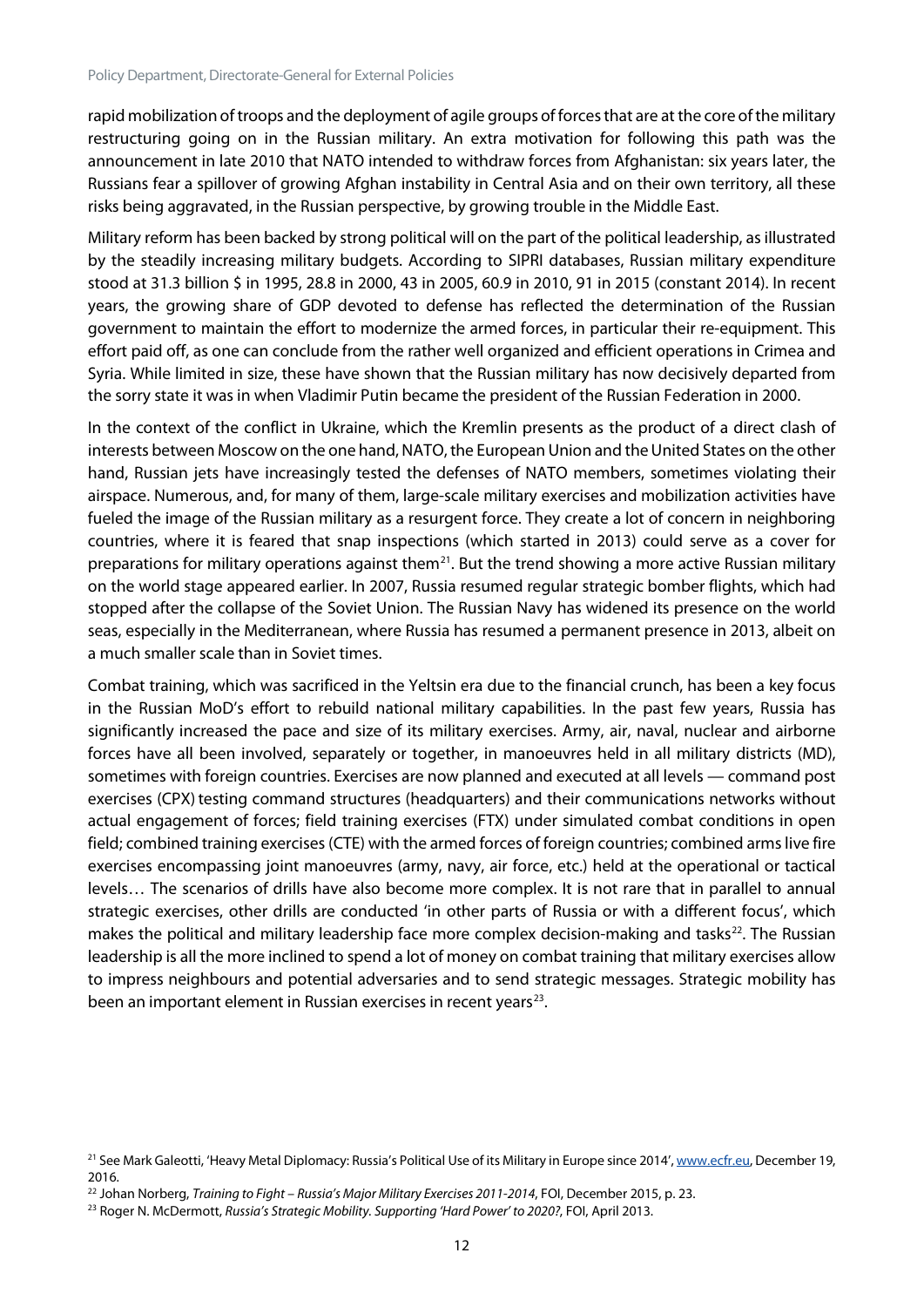#### 2.1.2 The military and Russia's international ambitions

Under Vladimir Putin, the military factor has clearly (and early) been brought to the fore as an important element in the effort aimed at reasserting Russia's prestige and authority on the world stage after more than a decade of dramatic diplomatic drawdown. In the previous years, the severe crisis of the armed forces had almost 'neutralized' the image of Russia as a military power. In the early twenty-first century, 'most states continue to see the maintenance of a powerful conventional military… as an instrument of policy, but also as an essential attribute of a strong state and a global actor', especially 'states aspiring to great power status' [24.](#page-13-0) As was stressed previously, Russia has never ceased to claim such a status since the sixteenth century, and has, under Putin, tried really hard to regain it. The period from the 1990s till the mid-2000s that saw the Russian state downplay, primarily out of necessity, the role of military instruments in the advancement of its international interests is unquestionably over.

Vladimir Putin has always been unambiguous in expressing his belief that without a credible military force, a country is exposed to pressure by other states. In an article on defense that he published during the 2012 presidential campaign, he justified his determination to continue to build a stronger military in the following terms: 'in conditions of world economic and other tensions, there is always a temptation on the part of some to resolve their problems at others' expense, through pressure and coercion. It is no wonder that we already hear some voices saying that 'objectively' the question will soon be asked of whether resources of global significance should be declared as being above national sovereignty. We must exclude any such possibility, even a hypothetical one, with respect to Russia. This means that we should not tempt anybody with our weakness' [25](#page-13-1)*.* A number of domestic and international events have come to stimulate Vladimir Putin's eagerness to strengthen the country's military capabilities. First, he was obviously shocked by his realization, when the Kremlin decided to send the military again to Chechnya in 1999, that gathering rapidly a more or less potent force of 65,000 men was a very difficult, if not impossible, undertaking<sup>[26](#page-13-2)</sup>. Vladimir Putin is also convinced that things might have turned up differently (i.e. less negatively from the point of view of Russian interests) in Serbia (1999) or Iraq (2003) had Russia been able to show its military muscle to try and influence these situations. This should be taken into account in attempts at comprehending the motives behind Moscow's decision to use force in Ukraine or in Syria. It was spurred by Moscow's resolve to avoid further unfavorable political and geopolitical changes in places where it considers having strategic interests to defend. Vladimir Putin obviously judges that acting from a position of strength is also the right way to respond to the perceived Western challenges, and to 'contain' those of the West's initiatives that might be contrary to its interests. This is clearly a factor of the multiplication of provocative military moves close to the territory or the airspace of NATO members or of partners of the Alliance and of recurrent nuclear messaging.

The military factor has also been central to Russia's constant effort to preserve its influence in what it officially sees as its 'sphere of privileged interests'<sup>[27](#page-13-3)</sup> — i.e. the former Soviet republics (to the exception of the Baltic States). The notion that Russia faces stiff competition there, especially from Western powers, has been comforted by the conflict in Ukraine, which Russian officials present as an armed anti-constitutional coup supported by the West<sup>[28](#page-13-4)</sup>. Consequently, the 'near abroad' features more prominently in the 2014 version of the military doctrine. This document mentions the importance of 'strengthening the system of

<span id="page-13-2"></span><sup>26</sup> Vladimir Putin's speech at the Federal Assembly, May 10, 2006,

[http://www.kremlin.ru/appears/2006/05/10/1357\\_type63372type63374type82634\\_105546.shtml](http://www.kremlin.ru/appears/2006/05/10/1357_type63372type63374type82634_105546.shtml)

<span id="page-13-0"></span><sup>24</sup> Bettina Renz, 'Why Russia is Reviving Its Conventional Military Power', *Parameters*, vol. 46, no. 2, Summer 2016, p. 24, p. 25.

<span id="page-13-1"></span><sup>&</sup>lt;sup>25</sup> Vladimir Putin, 'Byt' sil'nymi: Garantii natsional'noy bezopasnosti dlya Rossii' [Being Strong: The Guarantees of National Security for Russia], *Rossiyskaya Gazeta*, February 17, 2012.

<span id="page-13-3"></span><sup>&</sup>lt;sup>27</sup> This expression was used by Dmitry Medvedev when he was the president of the Russian Federation.

<span id="page-13-4"></span><sup>&</sup>lt;sup>28</sup> 'West's Support for State Coup in Ukraine Prime Cause of Crisis in Ukraine - Putin', TASS, June 19, 2015.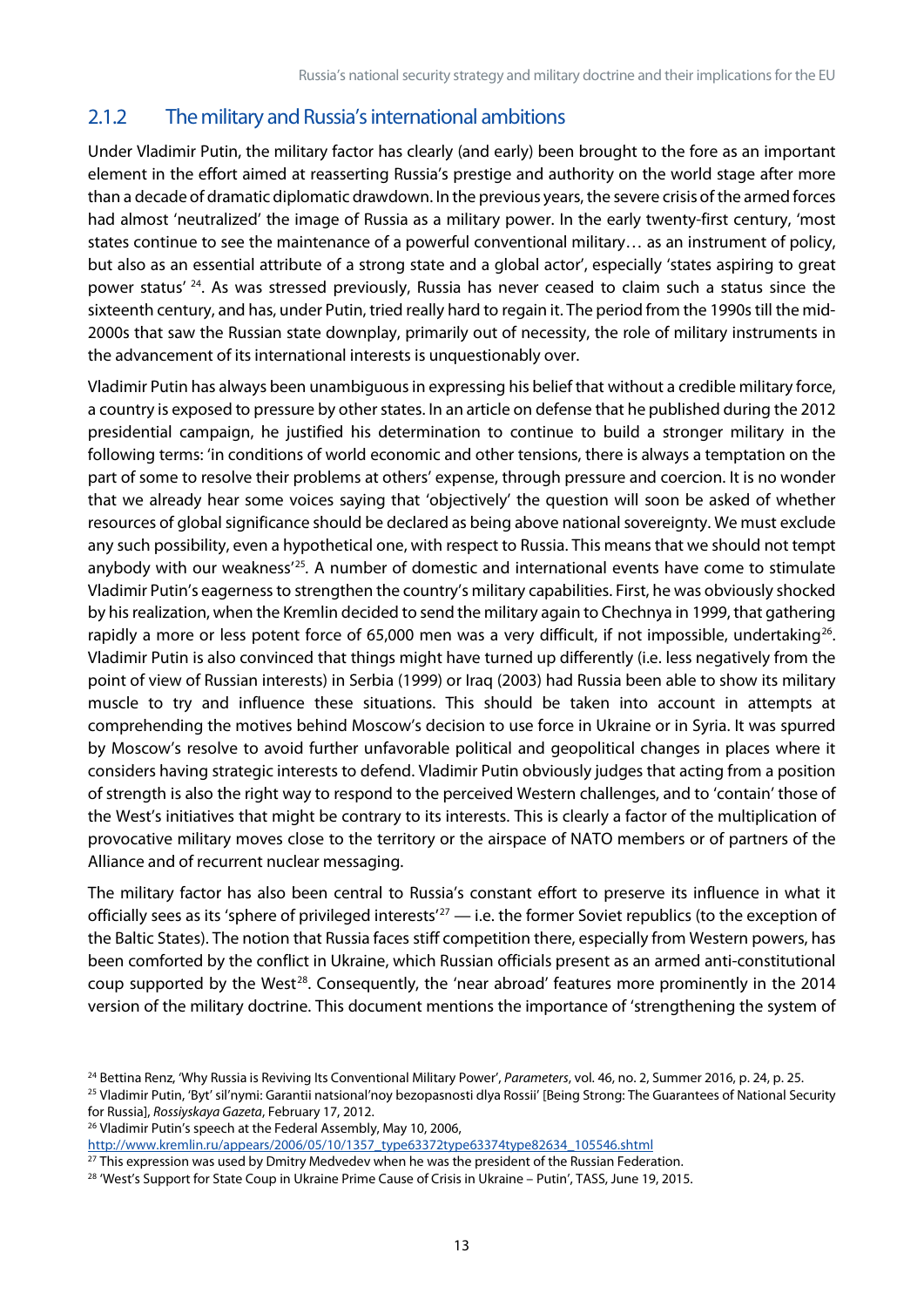collective security in the framework of the Collective Security Treaty Organization' (CSTO) and of building up its potential. Security cooperation within the CIS is also cited, as well as interaction with Abkhazia and South Ossetia (Georgia's separatist territories, whose 'independence' Russia recognized in 2008). Moscow maintains a number of military bases in the former USSR, including in the separatist regions of Georgia and of Moldova (Transnistria). As viewed from Moscow, military presence in this geopolitical space is an essential part of its strategy of imposing itself as the predominant regional power since none of the other big states involved in the area can boast a commitment of this specific nature<sup>29</sup>.

The **Collective Security Treaty Organization** (CSTO) was created in 2002 on the basis of the Tashkent Collective Security Treaty signed in May 1992. It unites Armenia, Belarus, Kazakhstan, Kyrgyzstan and Tajikistan. Uzbekistan suspended its participation in June 2012. The CSTO is an observer at the UN General Assembly.

Its agenda is hybrid — including both collective security and joint defense (aggression against one member is considered an aggression against all). The Collective Rapid Reaction Force (KSOR) established in 2009 is thus supposed to be able to counter military aggression, to conduct antiterrorist operations, to fight transnational crime and drug trafficking… The CSTO has for several years conducted the Channel operation (anti–drug trafficking), Nelegal operation (illegal immigration), as well as 'Rubezh' exercises (rapid reaction forces for Central Asia).

Politically, the CSTO has been weakened by the diverse security perspectives of its members (although on paper this problem has been solved through the establishment of three regional subsystems – Eastern Europe, Caucasus, Central Asia). For example, in recent months, Armenia has complained more openly that its CSTO partners show insufficient interest in supporting its position in the conflict with Azerbaijan. In 2008, Russia's CSTO partners did not follow its lead in recognizing the 'independence' of South Ossetia and Abkhazia.

In terms of actual capabilities, the CSTO's potential remains limited despite constant talk of building up its military component. This is due to both the members' lack of political will and of military resources.

The CSTO has increasingly focused on Central Asia. Russia and Central Asian states share both a genuine concern about the rise of radical Islam in connection with the troubled situation in the Middle East and in Afghanistan and an inclination to use these challenges to justify repressive actions against opposition groups or delays in domestic reforms.

Russia has been promoting the CSTO as one of the symbols of its geopolitical pre-eminence in the post-Soviet space (members are supposed to coordinate foreign policies, and joint communiqués often reflect Russian international positions). CSTO is Russia-dominated: its military forces are overwhelmingly superior to that of any other CSTO member, its Secretary General has been a Russian general since its inception, and the permanent structures of CSTO are located in Moscow.

Integration with the former Soviet republics in the field of hard power is implicitly conceived as a factor that makes Russian regional imprint more significant than that of other powers. That is why Moscow is not pushing too hard for a more pronounced show of solidarity within the CSTO convinced as it is that, given the disparity of its members' security interests and their voiced concern with Russian domination instincts, this might jeopardize this formal integration scheme. In other words, a *façade* of military integration in a multilateral framework under Russian leadership is what is important in Moscow's perspective. And it is quite likely that in case of a serious crisis involving

<span id="page-14-0"></span><sup>29</sup> See also Directorate-General for External Policies, SEDE, European Parliament, Workshop on '*Russian Military Presence in the Eastern Partnership Countries'*, 2016 (with the contributions of Anna Maria Dyner and Gaïdz Minassian).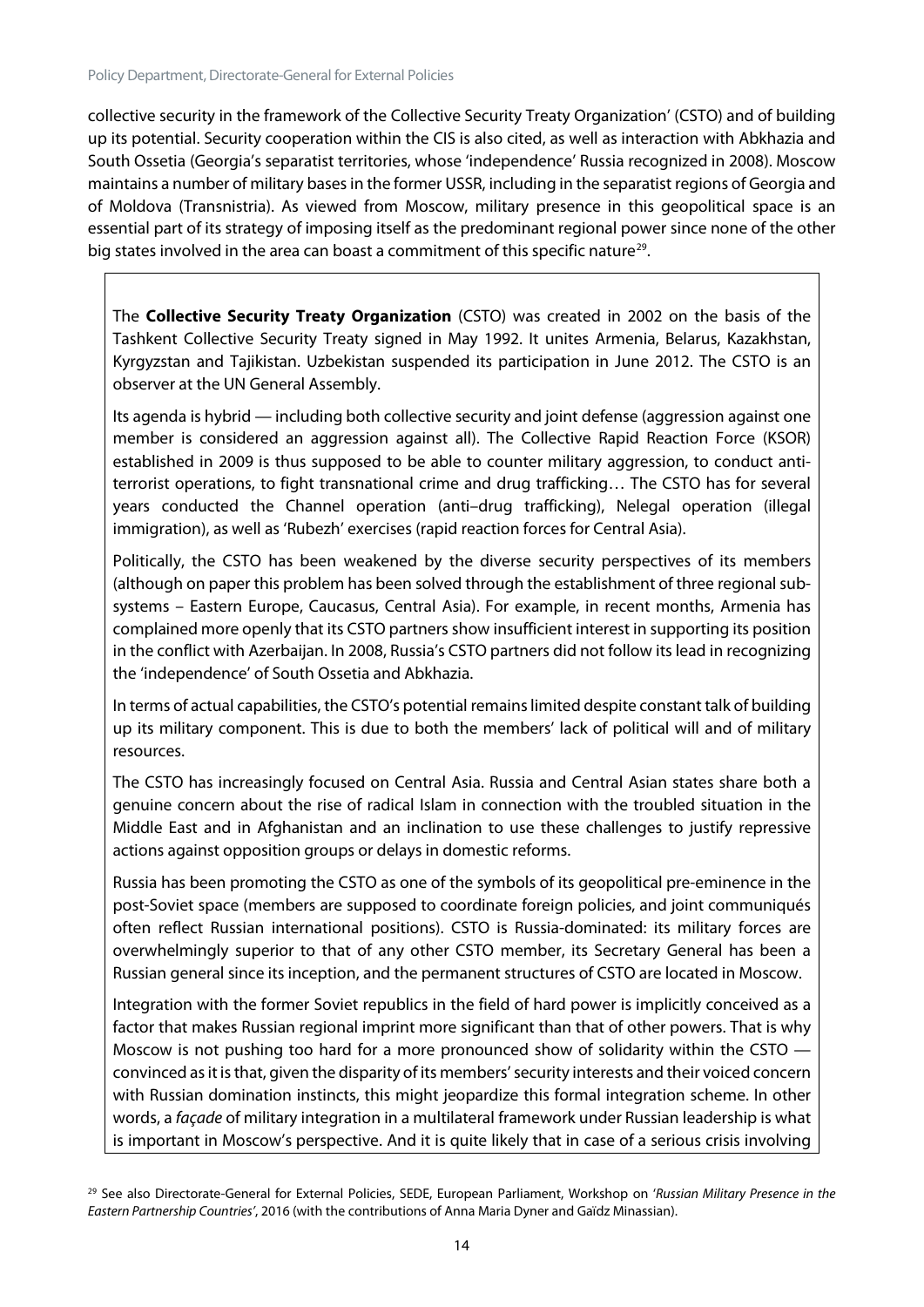one of the CSTO members, most of the crisis management would be carried out bilaterally, between this state and Russia, on the basis of their military ties and cooperation.

In December 2016, CSTO General Secretary Nikolai Bordyuzha announced that the Organization intended to discuss possible responses to the growing military activity of NATO within the borders of the military bloc (a clear reference to the measures decided by NATO to enhance its support to Poland and the Baltic states). Comparisons with NATO are sometimes induced by similarities in the respective agendas and functionalities of the two organizations. However, symmetry stops here — by all institutional and operational standards, NATO is far stronger than CSTO, which can only abusively be regarded as a 'Eurasian NATO'.

#### 2.1.3 Tackling perceived asymmetries with the West

The recent effort to transform the Russian armed forces has produced a military, parts of which are fully combat-ready, professional, well trained, and able to conduct complex operations. The quite calibrated Crimea and Syria operations have partly illustrated this evolution, especially as concerns special forces and airborne troops. But these operations have not been of a scale that allows to draw general lessons about the real state of the armed forces. And the bulk of the Russian military, relying on conscription and uneven levels of modern equipment, does not offer Russia the operational capabilities that would allow to cover the quite extensive and multifaceted threat assessment that was described in the first section. The Russian leadership has nonetheless worked to address this caveat.

These problems and their likely persistence make it difficult for Russia to contemplate catching up with NATO quantitatively, qualitatively, technologically: Russian conventional military power continues and will continue to lag behind the United States and NATO in terms of size (of spending, of personnel) and technological level. In recent years, the Russian military has devised responses that seem to be conceived as tools — both military and non-military — that should allow to prevent conflict, or, in the worst case scenario, to ensure deterrence of further 'aggression' ('to prevent and shape conflict' in an ensemble of tools and practices that may constitute what the Russians call 'strategic deterrence' [30](#page-15-0)). It means that the use of force, when it cannot be avoided, should be calibrated in a way that deters opponents, including more capable ones, from moving further: in other words, 'Russia aims to achieve politically decisive outcomes with, if possible, no or only a limited and overt use of military force, while being prepared to act militarily, with devastating effect at the operational level, if necessary' [31](#page-15-1). The focus has shifted from the accumulation of seemingly unlimited military power to devising new concepts that integrate conventional, nuclear, and unconventional elements of military power in order to build a complex toolkit for facing various contingencies. Russia has, among other things, developed at an accelerated pace anti-access / areadenial (A2/AD) capabilities (air and missile defenses, surface-to-surface ballistic missiles, land, air and sealaunched cruise missile batteries, layered anti-submarine warfare capabilities) in zones where, Russian strategists believe, the country could face external military pressure in the future. This has been the case in Crimea, Kaliningrad, and the Arctic. NATO officials have repeatedly expressed concern that these capabilities can limit the Alliance's possibilities for action, including in regions/countries that are part of its zone of responsibility. Electronic warfare is also set to become more prominent in Russian military toolbox.

The fact that Russia has continued to dwell quite heavily on its status as a nuclear power in the context of its military operations in both Ukraine and Syria, where the risk of a confrontation with major powers could

<span id="page-15-0"></span><sup>30</sup> See Kristin Ven Bruusgaard, 'Russian Strategic Deterrence', *Survival*, vol. 58, no. 4, August-September 2016.

<span id="page-15-1"></span><sup>&</sup>lt;sup>31</sup> Diego A. Ruiz Palmer, 'Back to the Future? Russia's Hybrid Warfare, Revolutions in Military Affairs, and Cold War Comparisons', *NATO Research Paper*, NATO Defense College, no. 120, October 2015, p. 2.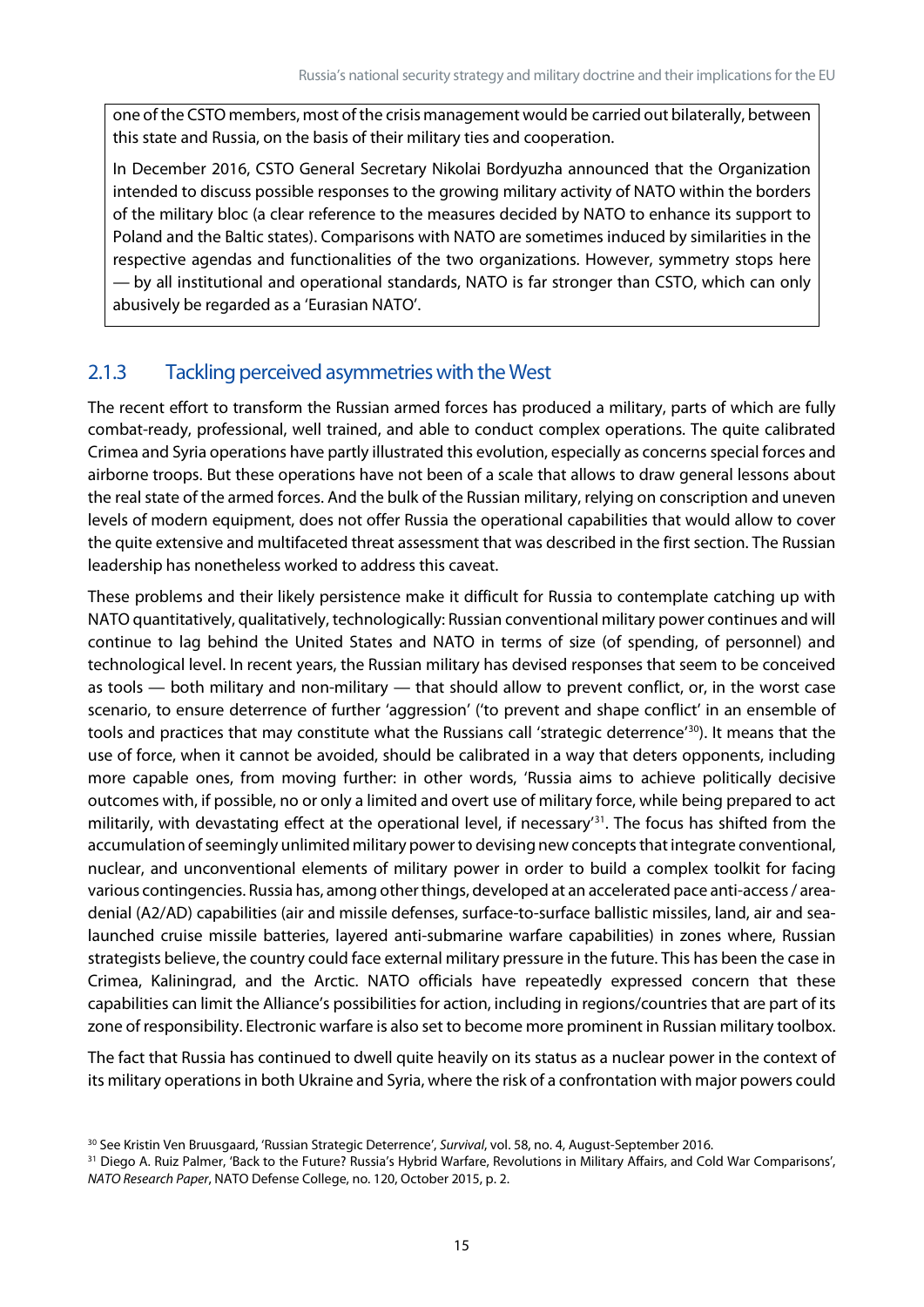not be completely excluded, may be indicative of the fact that Moscow does not see the plight of its military as brilliant as many Western top level officials and experts often assert. Nuclear weapons appear to keep an important role, as was suggested by the nuclear signaling and gesticulation in the context of the Ukrainian conflict, especially in 2014[32.](#page-16-0) There has been a debate going on in the West about whether Russia is now de-emphasizing the nuclear component of its security and defense policy. The Russians feel that the deterrence rationale has been increasingly challenged in the past fifteen years. One factor of this assessment resides in what the Russians see as the 'strategic coupling' of US antimissile defense and prompt global strike capabilities<sup>33</sup>. Another factor might be the recognition of 'the limited efficiency of nuclear weapons in deterring conventional and non-traditional security threats<sup>'[34](#page-16-2)</sup>. Quite certainly, Russian strategists take all these parameters into account when they think in prospective terms. However, at the current stage, it seems that they seek to keep the widest range of tools as possible. And in 2016, nuclear weapons are still very much present in defense planning, providing Russia with strategic comfort in front of the West's perceived pressure. The scenario of the various exercises that, since 1999, have featured nuclear first use, with calibrated nuclear strikes designed to prevent an escalation of a conventional conflict and obtain the end of hostilities by the opponent, remains on the table.

Non-military instruments too seem to play an increasingly prominent role. NATO is concerned that Russia could resort more frequently to the complex mix of tactics and tools it used in Crimea and Donbas. Military tools were used<sup>[35](#page-16-3)</sup> but they were combined with cyber-attacks, political and economic pressure, and intensive disinformation campaigns. Thus, Russia's toolbox for coercive action is not situated only in the military field (information warfare, economic and political pressure, psy ops…); and the military factor promises to take on very ambiguous forms (disguised, denied, limited, merged with the use of other instruments…) in the future. What preoccupies NATO officials most is the resulting blurring of the line between war and peace (non-war), which has triggered fears that Russia could play the same complex game with a NATO member country and complicate decision-making within the Alliance by creating ambiguous situations and intimidating some of the members, to the detriment of allied consensus. Another question is whether Russia would consider these options only as a response to perceived hostile action by an opponent (which is already problematic given the traditionally very defensive outlook that guides Russia's foreign and security policies), or whether it would be prepared to resort to them in a more offensive, opportunistic mode.

It should be noted that the Russians consider that this complex mix of instruments is actually what Western powers have practiced in various places of the world in recent years. General Gerasimov, while discussing what he calls the 'new typical wars of the twenty-first century', the ones starting with a colour revolutionlike event, stresses that 'the role of non-military means to achieve political and strategic goals has risen, in a number of cases these means, in terms of effectiveness, significantly surpassed the force of arms', with 'the large use of political, economic, information, humanitarian and other non-military measures', 'completed with military measures of a covert nature', including information warfare<sup>[36](#page-16-4)</sup> and special forces

<span id="page-16-1"></span><sup>33</sup> Alexander Grushko, Russian representative to NATO, quoted by Interfax, 12 May 2016.

<span id="page-16-0"></span><sup>32</sup> Jacek Durkalec, 'Nuclear-Backed 'Little Green Men:' Nuclear Messaging in the Ukraine Crisis', *PISM Reports*, July 2015, pp. 7-19.

<span id="page-16-2"></span><sup>34 &#</sup>x27;Russian Strategic Deterrence', p. 9. This argument is countered by experts that stress that Russia is developing very low yield and low collateral damage nuclear weapons.

<span id="page-16-3"></span><sup>&</sup>lt;sup>35</sup> Special Forces and military intelligence in particular, but also military exercises – which, in the context of the Ukraine conflict, were used either to distract attention from actions elsewhere and to intimidate or create doubts about Moscow's military intentions. For example, major (150,000) exercises (surprise inspections) were ordered on February 26<sup>th</sup>, 2014 in the Central and Western military districts before the 'Crimea operation'. Units were deployed along Ukraine's border in a show of force aimed at deterring the Ukrainian government from acting and, as a signal to the West, at displaying Russia's determination to defend its perceived interests in the conflict.

<span id="page-16-4"></span><sup>&</sup>lt;sup>36</sup> In the same speech at the Academy of Military Science, Gerasimov asserted that 'the information confrontation opens wide asymmetric possibilities to reduce the combat potential of the adversary. In North Africa we witnessed the realization of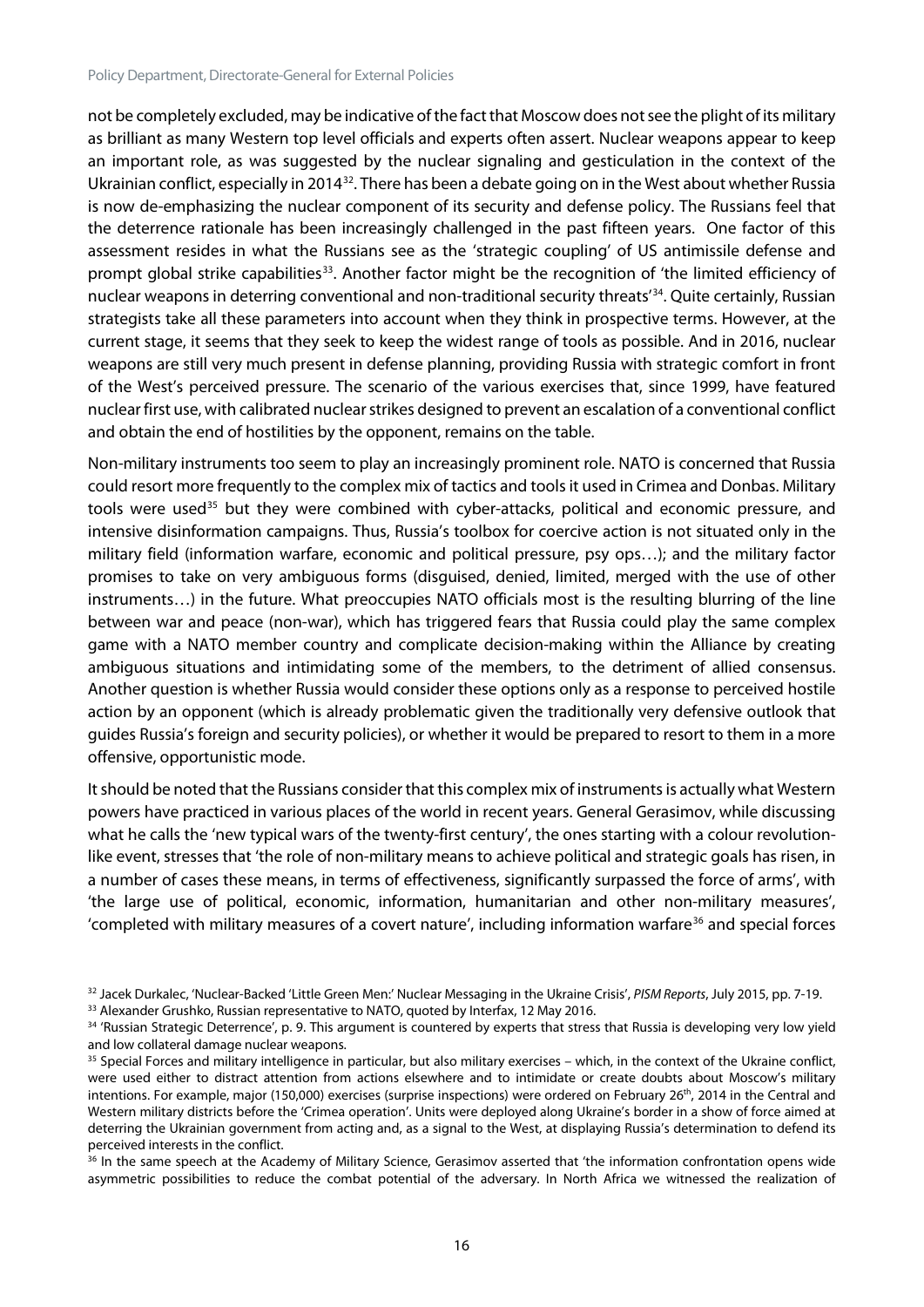operations; finally, he concludes, the overt use of force appears only at a later stage, under the form of peacemaking (*mirotvortcheskaya deyatelnost*) or crisis management, in order to achieve the final success in the conflict $37...$  $37...$ 

#### <span id="page-17-0"></span>2.2 Russia's diplomatic activism

Despite all the rust and incompetence that are still plaguing large parts of the Russian military, two factors should not be underestimated — one is Russia's feeling that it is facing a very hostile world, and that only credible military tools can protect it; the second is the Russian leaders' determination to use all means available to defend what they see as the country's strategic interests, a determination that is served by the facilitated decision-making on the use of force that the authoritarian nature of the regime allows for. However, despite the attention that Russian leaders — as well as their Western counterparts –– have devoted to Moscow's military muscle flexing, the Kremlin has also pursued what two European scholars have defined as a 'hyperactive foreign policy<sup>'38</sup>. Russia's diplomatic activism is an indirect recognition of the limitations that still characterize Russia's ability to project power and to conduct ambitious military operations far from the national borders (*see 2.1.1*). It is meant to ensure that Russia's standing as one of the new 'centres of influence' is widely recognized, and to impose the idea of the West's declining influence in world affairs. It has been all the more energetic that Russian leaders consider there is a window of opportunity that should not be missed, created by the very uncertain transition period in Washington and the inward-looking attitude that the EU has displayed in recent years due to multiple crises (Greece, migrants, Brexit…).

Russia has clearly made it a priority goal to demonstrate that it is not merely a regional power (President Obama stated in 2014 that 'Russia is a regional power that is threatening some of its immediate neighbors, not out of strength but out of weakness'<sup>[39](#page-17-3)</sup>). Syria has been a key laboratory on this front. On Syria, indeed, Russia has combined military action with intense diplomatic action. Russia has modified the political landscape around the conflict not only by using its military, although admittedly this has been an essential factor, but also by showing an ability to talk to all involved players. Although Moscow has not attained its initial goal of obtaining an international coalition that would have seen it siding with Western states (and major regional powers) 'on an equal basis', it has made it unavoidable for Washington to discuss Syria with Moscow.

Russia has also promoted an agenda of denunciation of the West's, especially the United States', role in undermining the rules of the international game, thus trying to affect its credibility. For example, the Security strategy denounces the weakening of the system of global security and system of treaties and agreements in the arms control sphere. This is a reference, among other things, to Russia's constant (since the late 1990s) criticism of Western military operations that were conducted without a mandate of the UN Security Council (Kosovo, Iraq), of Washington's unilateral withdrawal from the ABM treaty, etc. The West has replied by pointing to Russia's own ambiguities in fulfilling its legally-binding international commitments (direct involvement in separatist conflicts in the former Soviet Union, apparent noncompliance with the INF treaty, of the principle of inviolability of borders in Ukraine...).

On a more strategic level, another element in Moscow's strategy has been to highlight its ability to develop strong relations with all leading powers of the emerging 'multipolar international system' (Foreign policy concept). Russia has worked hard to demonstrate that it enjoys the support of other powers that are concerned about the West's presumed inclination to interfere in other countries' internal affairs and lack

technologies of influence on state structures and population through reliance on information networks' ('Tsennost' nauki v predvidenii', see footnote 15).

<span id="page-17-1"></span><sup>&</sup>lt;sup>37</sup> 'Tsennost' nauki v predvidenii'.

<span id="page-17-2"></span><sup>38</sup> Introduction of *Russian Futures 2025*, by Hiski Haukkala and Nicu Popescu, p. 7.

<span id="page-17-3"></span><sup>39</sup> 'Barack Obama: Russia Is a Regional Power…', see footnote 10.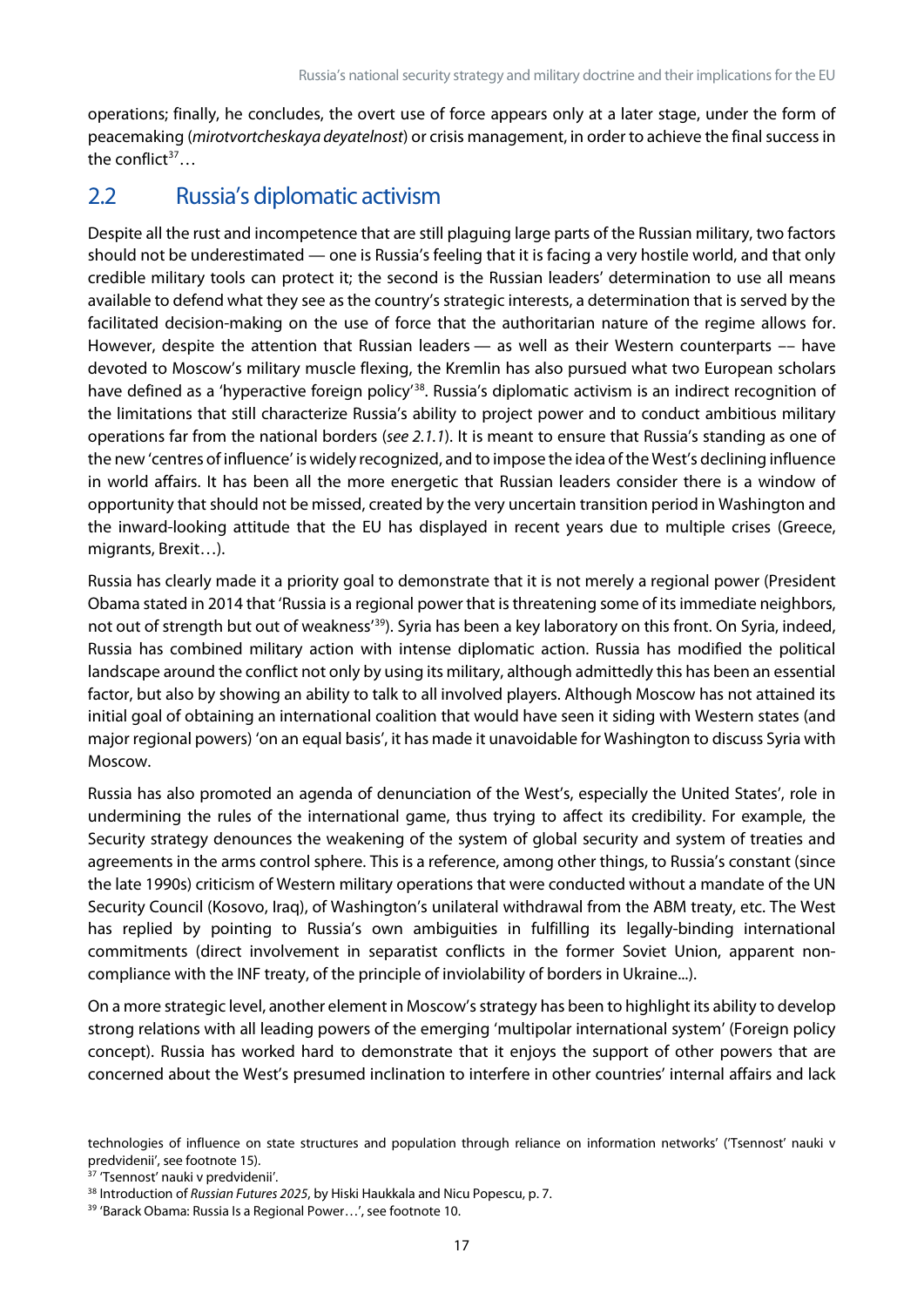of willingness to share international power with rising powers. This strategy has been pursued consistently since the late 1990s, starting with the 'strategic partnership' with China (which has gradually become a platform for the two countries to promote the establishment of a 'multipolar' world order, the essence of which is to counterbalance perceived Western hegemony) and the Russia–India–China (RIC) strategic triangle, which was initiated in 1998 by Moscow, gathers once a year at the foreign minister level and is supposed to be another incarnation of the multipolar order. In this perspective, the Shanghai Cooperation Organization (SCO) and the BRICS grouping have been of particular value to the Kremlin. Their meetings have been opportunities to declare their members' resentment towards Western policies –– unilateral sanctions, lack of willingness to share influence in international organizations (IMF, World Bank, etc.), consequences of the 'hegemony of the dollar'... Russia, which has also promoted the importance of G20 as a more legitimate and appropriate forum than G7, has worked to convince the rest of the world of the rising influence of these organizations/groupings, especially in a context where it needs to counter the West's argument that the Ukraine conflict has isolated Russia. From this point of view, the SCO's decision to integrate India and Pakistan as new members and the BRICS' progress in building up its own system of financial institutions are evolutions that are worth advertising. In these groupings, Russia has promoted the discussion of some of the concerns mentioned in its Security strategy, for example those related to the 'attempts by some states to use economic methods, instruments of financial, trade, investment and technological policy to solve their geopolitical problems' (this points to sanctions but also to what Russia — and others — sees as 'exclusive' trade agreements such as the Trans-Pacific Partnership and the Transatlantic Trade and Investment Partnership). As stressed in the Security strategy, the best option to meet such challenges resides in regional or sub-regional agreements (one understands that it is all about the Eurasian Economic Union, the SCO, the BRICS...) as well as in using regional currencies –– all being presented as hedges against crisis phenomena.

However, Russia's diplomatic activity is not only a function of the crisis in Russia–West relations. It reflects realism on Moscow's part about the vulnerability of its international position. The weaknesses of its power (economic, soft, even military) mean that being a 'centre of influence' is possible only through association (with former Soviet states in the first place as was stressed before, but also via participation in international organizations and fora and partnership with other leading powers). Russia's moving to a more active Asian agenda since the early 2000s (and so far with only limited progress) is of course a consequence of its degraded relations with Western powers. However it also means that Moscow recognizes the weakness of its positions in Asia. This is in large part due to the historically rooted Western-centrism of its international policy. The Kremlin feels this should be corrected given the rising strategic and economic importance of Asia, in particular the Asia-Pacific $40$ .

Thus, Russia's 'hyperactive' diplomacy is also an implicit reflection of the fact that Russia, while certainly satisfied with what it sees as the West's 'leadership crisis' and trying to use fully this window of opportunity to impose the idea that it is a key architect of the emerging new world order, is at the same time not fully comfortable with this new order (which, as was previously stressed, it sees as chaotic and unpredictable). In its current situation, Russia is probably not completely confident that it will get a gratifying role in it. For example, the Chinese and Russian presidents' decision, in 2015, to connect the Eurasian Economic Union and the new Silk Road looks more like an attempt by Moscow to use the dynamics of Chinese projects (which it cannot really oppose) in order to reposition itself on the Eurasian stage at a time when its own integration project has been hurt by the Ukrainian crisis and the wariness it has inspired Russia's partners, including Kazakhstan and Belarus. In this sense, it is worth considering the possibility that Russia's permanent show of military force is also an indirect message to other great powers such as China, with

<span id="page-18-0"></span> $40$  In the mid-2000s, the Russian government had already assessed that future demand for Russia's oil and gas exports would be far higher in Asia than anywhere else. This corresponded in time with the Kremlin's becoming increasingly concerned about the situation in its deindustrialized and depopulated far eastern territories. The global recession of 2008–9 reinforced this 'Asian vector' in Russian foreign activities.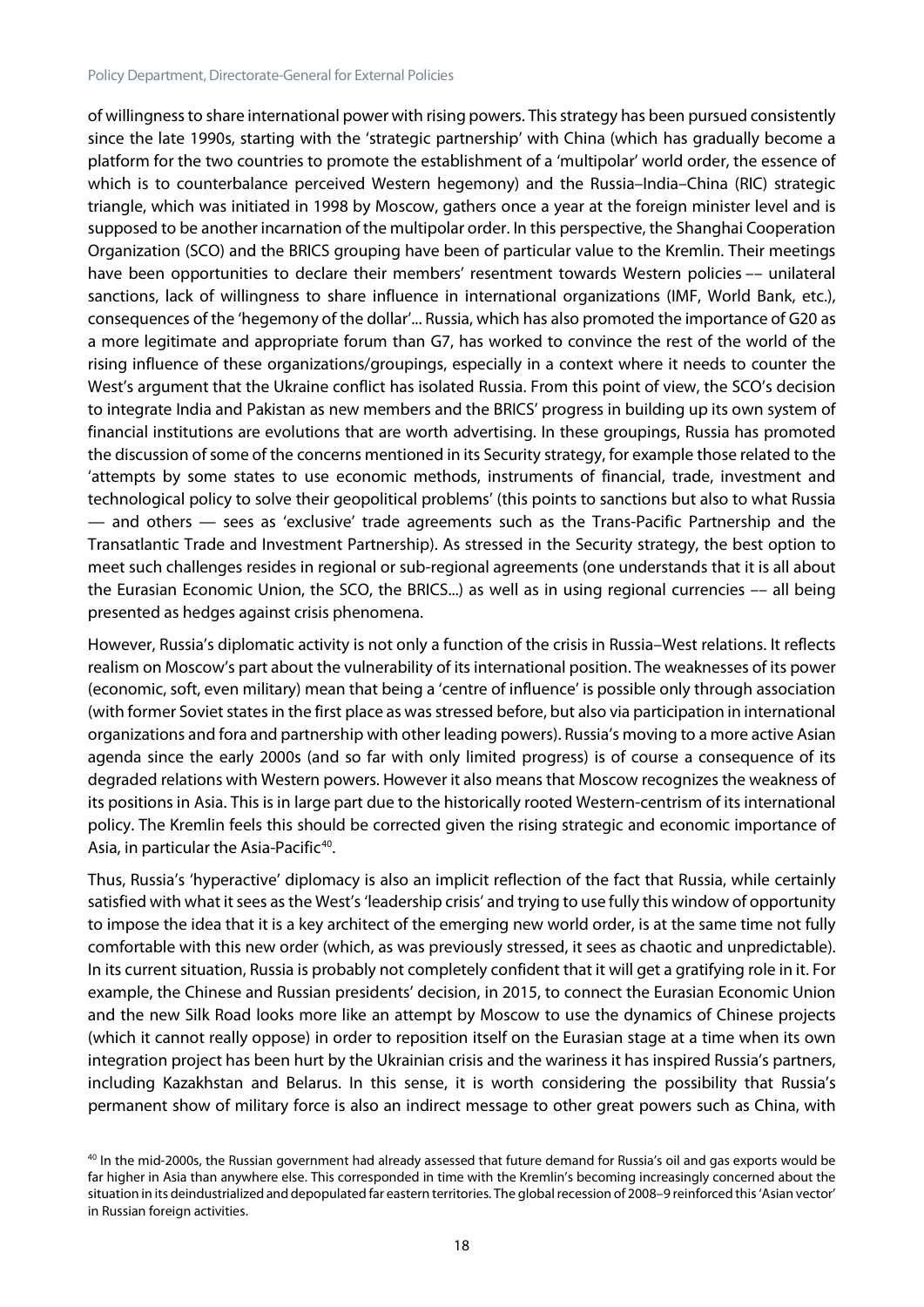which the balance of power is not favorable to Russia – a message that says that Russia, despite its internal and international weaknesses, needs to be taken seriously. An active diplomatic presence on all strategic fronts is considered as a hedge against possible risks of international downgrading. It remains to be seen whether this sense of Russia's vulnerability in the emerging world order could benefit, in a way or another, the relationship between Russia and the EU, which, despite all the tensions, is still supported by quite a solid economic basement and a diversified fabric of human ties. However, one can only notice that the EU seems to feature quite low in the priorities of Moscow's foreign policy agenda, and mainly in a regional, not global, context.

In these conditions, what are the implications for the European Union of Russia's new security policy? How to navigate between necessary cautiousness, given Russia's assertiveness and the vulnerability of EU consensus, and engagement, dictated, among other things, by the fact that Russia remains interested in the future of the Euro-Atlantic region in a 'long term' perspective (Foreign policy concept)? What are the EU's margins for manoeuvre, knowing that it is not in the best position to address the Russian challenge in its military dimension? Does Russia's implicit discomfort in the emerging new world order offer leverage for the EU to engage Moscow productively?

# <span id="page-19-0"></span>3 Russia – EU relations

Despite the current crisis situation, the EU and Russia agree that ties cannot be broken. The EU's global strategy recognizes that 'the EU and Russia are interdependent' (p. 33). Russia's Foreign policy concept stresses that '[The] EU remains an important trade and economic and foreign policy partner for Russia'.

## <span id="page-19-1"></span>3.1 Russia's vision of the European Union

In recent years, however, seeking a strategic partnership with the European Union has become less prominent in Russia's general strategy. This evolution had gathered speed even before the EU decided to impose sanctions on Russia. Moscow increasingly perceives the EU, which for years has faced many political and social problems, as being in decline and strategically less and less relevant (*see below*). As a result, partnership with the EU, although still important economically, appears less valuable in terms of Russia's sustaining its international standing than strategic convergence with China and other major rising powers. It is obvious that despite their rather unfriendly atmosphere, relations with the United States have featured much more importantly in Moscow's security and strategic agenda for several years. It is interesting to note here that Russian political scientists advocate a kind of a pause in the partnership with the European Union<sup>41</sup>. The looming relative decline in energy relations will likely contribute to this trend. Of course, Moscow invests a lot of hope – and political energy<sup>[42](#page-19-3)</sup> – in forthcoming elections in a number of EU member states. The Kremlin certainly expects that, should leaders with a 'pro-Russian' orientation come to power in Paris or Berlin, the already fragile EU consensus would be broken, sanctions would be abolished, and Russia's room for maneuver in Europe would be expanded. But, should this wish come true, which at this stage can certainly not be taken for granted, it would not necessarily change Russia's rather skeptical assessment of the EU as a strategic partner. This will depend on many variables – the future U.S. administration's transatlantic and Russia policies, the European Union's own reaction to the emergence of a new political landscape in key member states, the depth of the changes these states would introduce in their Russia policy, and, ultimately, the EU's ability to strengthen itself as a strategic player.

<span id="page-19-2"></span><sup>&</sup>lt;sup>41</sup> Andrei Zolotov, 'Detachment rather Than Estrangement Will Save Russia-European Relations'[, www.russia-direct.org](http://www.russia-direct.org/), November 2, 2016.

<span id="page-19-3"></span> $42$  Developing ties with political personalities and parties, trying to build up influence in Europe through Russian media in foreign languages... (see 3.2). In November 2016, Chancellor Merkel said that she thought that Russia may try to influence the 2017 German elections through cyber attacks and a disinformation campaign.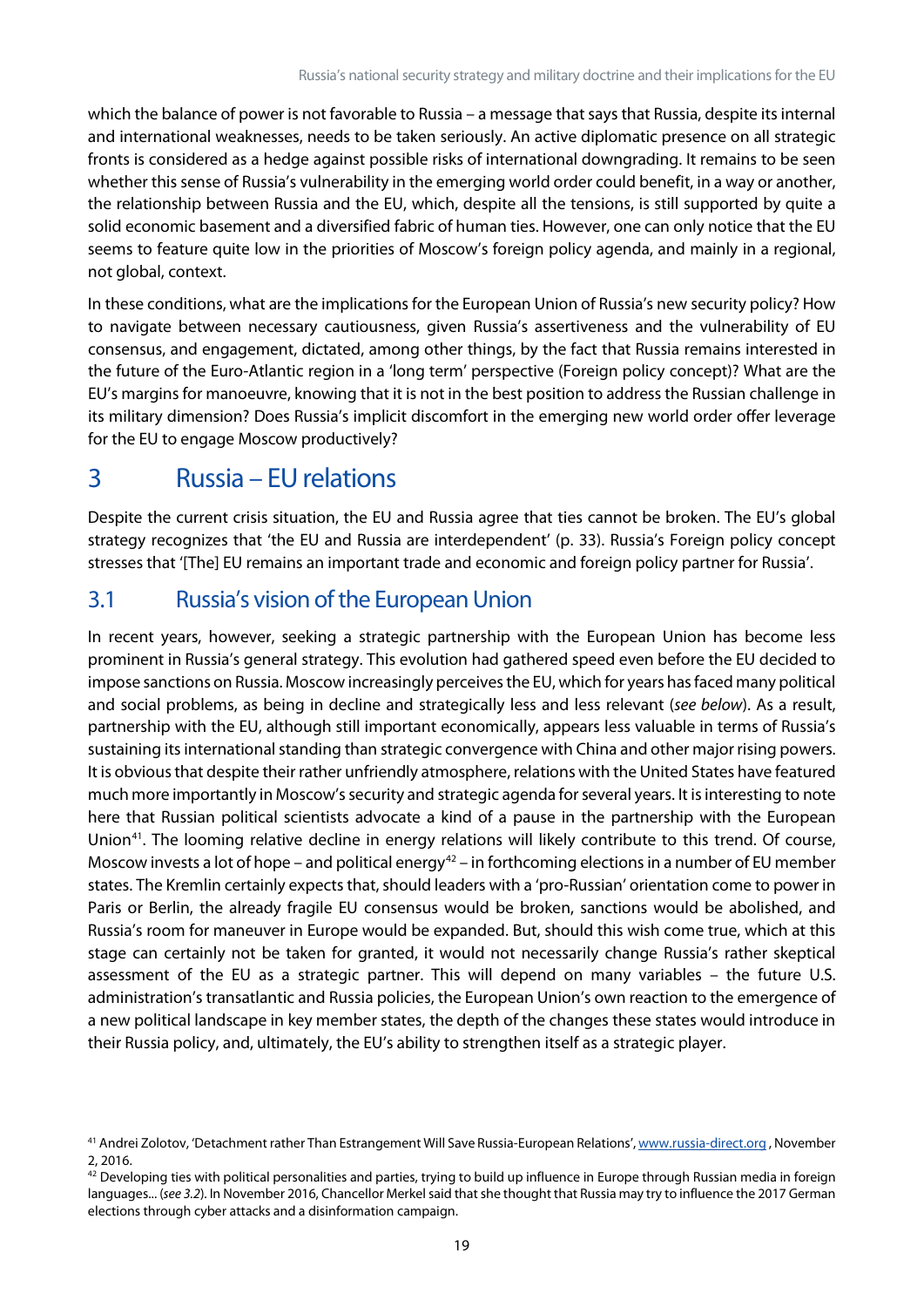It should be made clear that Russia's foreign and security policy is not motivated by a benign vision of the European Union. This is formulated quite clearly in its new Foreign policy concept: 'Systemic problems in the Euro-Atlantic region that have accumulated over the last quarter century are manifested in the geopolitical expansion pursued by the North Atlantic Treaty Organization (NATO) **and the European Union (EU)** along with their refusal to begin implementation of political statements regarding the creation of a common European security and cooperation framework, have resulted in a serious crisis in the relations between Russia and the Western States. The containment policy adopted by the United States and its allies against Russia, and political, economic, information and other pressure Russia is facing from them undermine regional and global stability, are detrimental to the long-term interests of all sides and run counter to the growing need for cooperation and addressing transnational challenges and threats in today's world'. Brussels has been accused, together with the United States, of having supported the 'anticonstitutional coup in Ukraine', thus triggering a profound fracture inside the Ukrainian society and the armed conflict, which has created a hotbed of durable instability near Russia's border (Security strategy).

The widespread idea that Moscow sees the EU as a lesser challenge to Russian interests than NATO should therefore be modulated. The negative Russian perspective on the EU is linked to several factors:

- The EU, in Moscow's view, has taken a more negative stance on Russia as a result of its post-Cold war waves of enlargement; this reflects some pressure from, as the Russians see it, 'a firm anti-Russian coalition of Poland, Sweden and the Baltic states'<sup>[43](#page-20-0)</sup> (Poland and Sweden, together with the United Kingdom, were among the most fervent supporters of the Eastern Partnership, which contributed to Moscow's perception of the EP as being geopolitically-motivated, *see below*).
- As was stressed before, Russia is concerned about what it sees as an international competition based on rival systems of values and societal development models. On this front, in the Russian perspective, the European Union appears as a major challenger. Quite silent on this aspect in the 1990s, resurgent Russia has repeatedly and explicitly rejected the normative dimension of the EU's external action (the fact that Brussels tends to expect its partners to adhere to its norms, standards, regulations and values). Moscow has emphasized its intention to develop relations with Brussels 'on the principles of equality and respect for each other's interests' (Foreign policy concept), and, focused as it is on the preservation of its 'sovereignty', refuses that the principles and rules that drive the EU–Russia relationship are 'imposed' by the European Union. This has been expressed in the context of the negotiations on a new EU-Russia partnership and cooperation agreement, which has been deadlocked for several years. Another illustration could be found in the divergence between Russia and the EU on the nature of their 'partnerships for modernization': Russia hoped these would help to obtain transfers of technology and industrial partnerships, while the EU — and many of its member states individually — proved more concerned with democratization, economic liberalization, rule of law and governance issues<sup>44</sup>.
- While Russia has resisted the normative power of the EU, it remains concerned that this power could be applied more successfully to some of its neighbours, including through the instruments of the Eastern Partnership and association agreements<sup>45</sup>. It is in this sense that Russia sees the European

<span id="page-20-0"></span> $43$  This coalition, two influential Russian political scientists say, has 'enjoyed  $\ldots$  tangible support from influential forces in the old European core countries and, naturally, in the United States' (Alexei Miller, Fyodor Lukyanov, 'Detachment Instead of Confrontation: Post-European Russia in Search of Self-Sufficiency'[, http://www.kreisky-forum.org,](http://www.kreisky-forum.org/) October 2016, p. 18).

<span id="page-20-1"></span><sup>44</sup> See Laure Delcour, 'The EU and Russia's Modernisation: One Partnership, Two Views', *LSE Ideas*, April 5, 2011, <http://blogs.lse.ac.uk/ideas/2011/04/the-eu-and-russia%E2%80%99s> -modernisation-one-partnership-two-views.

<span id="page-20-2"></span><sup>&</sup>lt;sup>45</sup> A Russian political scientist sums up how Russia sees it on this score: 'the emergence of the Customs Union in 2010 and the Eurasian Economic Union in 2015 became a challenge to the EU. The challenge compelled the EU to accelerate its policy in order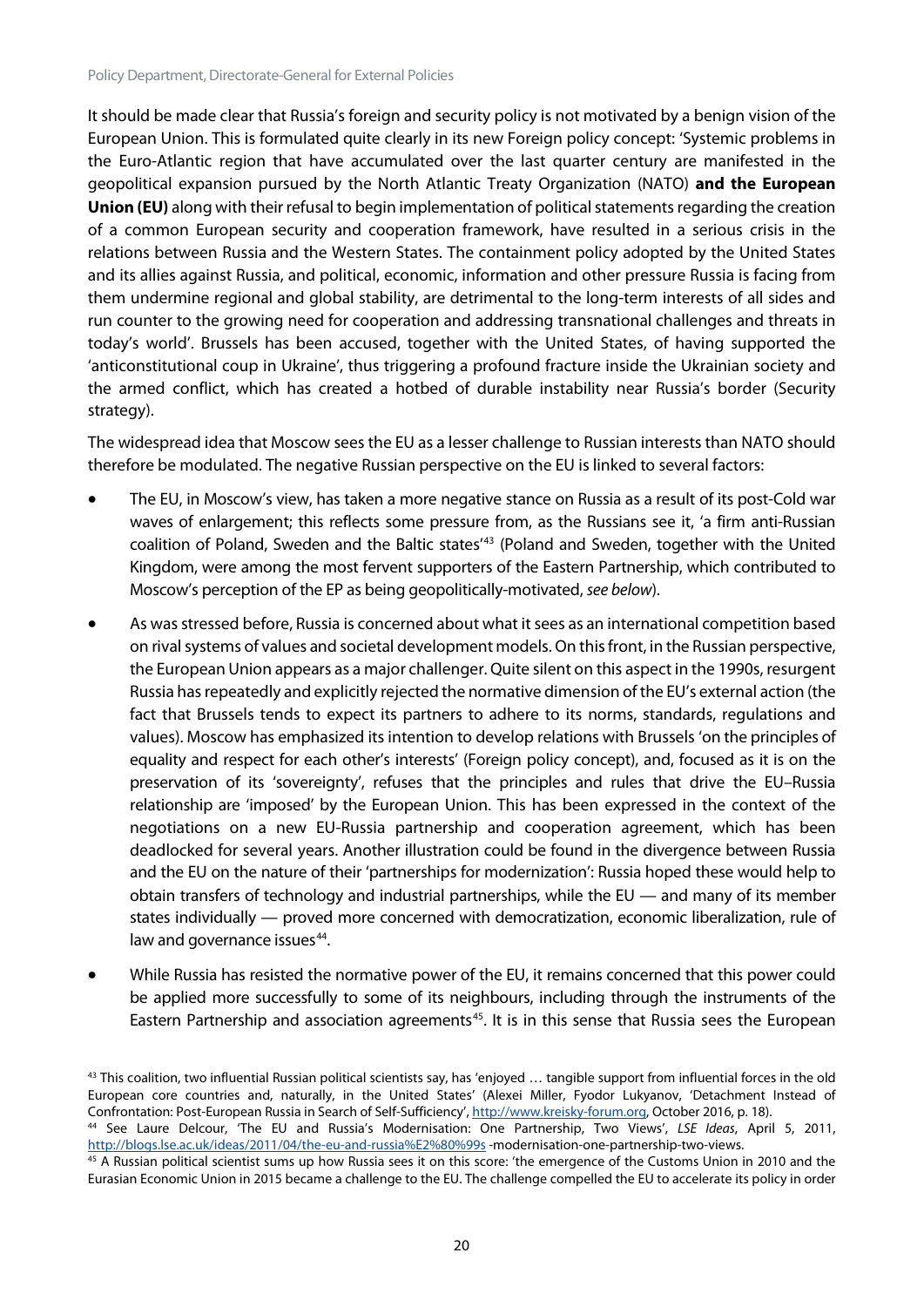Union as a geopolitical rival in the post-Soviet space. Russia is definitely concerned that its neighbours' gradually absorbing EU norms and standards will lessen its influence over them –– an influence that often materializes through inter-elite channels, informal, sometimes corrupt economic and investment schemes. The successful implementation of the association agreements between the EU and the Eastern partners would transform the latter 'from a zone where Russia's elite can do business into one where they cannot', the Director of the Russia Institute at King's College sums up<sup>[46](#page-21-0)</sup>. One of the purposes of the Eurasian Economic Union, Ukraine was supposed to be part of, was and still is to contain the *rapprochement* of its members with the European Union.

- On this the EU's and Russia's positions appear hard to reconcile. The EU's assertion that it 'will stand united in upholding ... each country's right to choose its future freely'<sup>[47](#page-21-1)</sup> appears as a clear reference to its rejection of Russia's claim to a 'sphere of privileged interests' in the former Soviet Union. In the section devoted to Russia, the EU's Global Strategy emphasizes its intention to 'enhance the resilience of [its] eastern neighbours, and uphold their right to determine freely their approach towards the EU' (resilience being defined, in the Strategy, as 'the ability of states and societies to reform, thus withstanding and recovering from internal and external crises')<sup>[48](#page-21-2)</sup>. This political context explains why the EU has not been able to successfully push initiatives aimed at solving the protracted conflicts in the eastern neighborhood (see below)<sup>[49](#page-21-3)</sup>. One key field for cooperation could indeed be efforts at solving 'protracted conflicts'. Thisissue used to be considered as a possible testing ground for future Russia-EU security cooperation. However, this potential has remained atrophied due to the fact that 'frozen conflicts' have been used by Moscow as one of the vectors aimed at asserting its influence over former Soviet republics that have shown a stronger determination than others to escape Russia's orbit.
- In addition, Russia sees the EU as a kind of a strategic continuation of the United States and NATO, which are associated with the notions of military challenges and hard security problems. The proposed rapprochement between the EU and NATO will hardly alter this Russian approach<sup>50</sup>. This perception has been compounded by the fact that EU countries that are also NATO members have repeatedly opposed Russia's critical positions on NATO's policy –– saying for example that the antimissile defense system in Europe is *not* directed at Russia, or that NATO's position is strictly defensive and that the Alliance threatens no country<sup>[51](#page-21-5)</sup>; in addition, all EU members that are also NATO members have accepted the need for the Alliance to reassure Central European members of the Alliance in the context of the Ukraine conflict. Russia long hoped that the EU might take on a more serious defense and security role and that there would be a potential to develop defense and security cooperation with it. This was a key goal of Vladimir Putin's foreign policy line during his first term. Moscow considered this a credible prospect at that time because in 1999 the EU adopted its first 'common strategy' (which it devoted to Russia) and seemed determined to instil more dynamism into CSDP after the Saint-Malo summit.

to draw the post-Soviet countries into its integration orbit, to pull them out of the Russia-centric integration orbit. This seriously derailed those Russian efforts to establish the Eurasian Economic Union, which actually resulted in the Ukraine crisis' (Dmitry Suslov, Higher School of Economics, Moscow, quoted in Alexey Khlebnikov, 'What Are the Obstacles for EU–Eurasian Economic Union Cooperation?', [www.russia-direct.org,](http://www.russia-direct.org/) August 2, 2016).

<span id="page-21-0"></span><sup>46</sup> Samuel A. Greene, 'Future Approaches to the US', *Russian Futures 2025*, p. 43.

<span id="page-21-2"></span><span id="page-21-1"></span><sup>47</sup> Shared Vision, Common Action: A Stronger Europe. A Global Strategy for the European Union's Foreign And Security Policy, p.33. <sup>48</sup> Shared Vision, Common Action, p. 33, p. 23.<br><sup>49</sup> South Ossetia and Abkhazia, Transnistria, Nagorno-Karabakh.

<span id="page-21-3"></span>

<span id="page-21-4"></span><sup>50</sup> See Shared Vision, Common Action: A Stronger Europe. A Global Strategy for the European Union's Foreign And Security Policy, pp. 19-21; 'Taking EU-NATO Cooperation to a New Level', Joint Op-Ed by President of the European Council Donald Tusk, President of the European Commission Jean-Claude Juncker and NATO Secretary General Jens Stoltenberg, [http://www.nato.int/cps/en/natohq/opinions\\_139368.htm,](http://www.nato.int/cps/en/natohq/opinions_139368.htm) December 13, 2016.

<span id="page-21-5"></span><sup>51</sup> Press conference by the President of the French Republic, NATO Summit, July 10, 2016 [\(http://www.elysee.fr/conferences-de](http://www.elysee.fr/conferences-de-presse/article/conference-de-presse-du-president-de-la-republique-lors-du-sommet-de-l-otan/)[presse/article/conference-de-presse-du-president-de-la-republique-lors-du-sommet-de-l-otan/](http://www.elysee.fr/conferences-de-presse/article/conference-de-presse-du-president-de-la-republique-lors-du-sommet-de-l-otan/) ).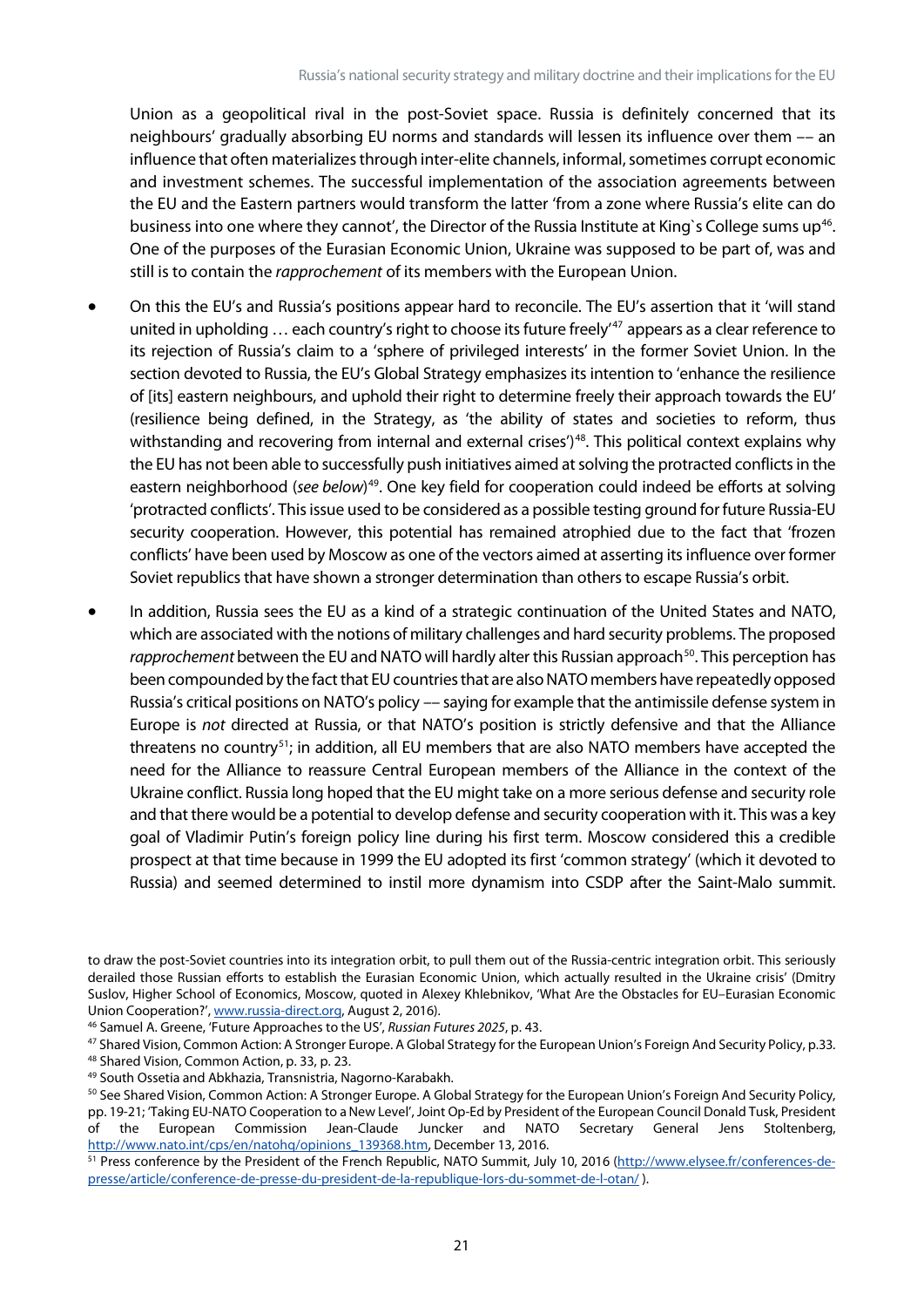Moscow's hope was that over the longer term this might undermine NATO's relevance in Europe<sup>[52](#page-22-1)</sup>. As viewed from Russia, sanctions (mentioned several times in the Security strategy as 'restrictive economic measures') are a symptom of the Europeans' current alignment on the U.S. strategic approaches. The considerable degradation in relations with Germany and France, which used to be Russia's major interlocutors inside the EU, has contributed to this interpretation.

#### <span id="page-22-0"></span>3.2 The EU facing assertive Russia

In 2014, Russia had certainly not anticipated that the European Union would prove able to decide and maintain sanctions (just like it probably did not bet on the consensus that NATO managed to achieve on the reinforcement of defence and deterrence mechanisms in the context of the Ukraine conflict). In a situation where EU members' foreign policy interests generally diverge rather than converge, such a show of unity was — and remains — quite remarkable. As suggested in the EU's Global strategy, foreign policy differences amongst member states have been transcended by the fact that 'Russia's violation of international law and the destabilisation of Ukraine, on top of protracted conflicts in the wider Black Sea region, have challenged the European security order at its core'. Frustration with Moscow's behaviour is widely shared in the EU. The very active influence policy that Russia is deploying towards Western countries (Russian media in foreign languages, propaganda<sup>53</sup>, ties to political parties or personalities, cyber...), although its real impact is difficult to measure, has created more mistrust in European capitals. Moscow's strong inclination to rely on military power and intimidation is an essential source of growing distrust on the part of the EU, which is much more reluctant to use these tools, as is well known. Russia's relative resilience<sup>54</sup> in front of sanctions has also nurtured this frustration: while sanctions have certainly hurt the Russian economy, they have not produced a change in attitude on Moscow's part on the Ukraine conflict and a more flexible international behaviour overall (Syria, suspension of plutonium agreement…). Hopes that Russia may become more amenable again out of a need to attract more European investments, technology transfers or industrial partnerships proved short-sighted.

'A consistent and united approach must remain the cornerstone of EU policy towards Russia', the EU's Global strategy stresses<sup>[55](#page-22-4)</sup>. Maintaining unity has been and will continue to be a constant test, since all EU members do not see the 'Russia problem' in the same way. The military challenge that Russia represents is not the subject of an EU consensus. Poland considers Russia as a military threat, and the idea is widespread in this country that a conflict with Moscow involving Poland is a possibility for the future. French President François Hollande declared to the press before the beginning of the July 2016 NATO Warsaw summit that Russia 'is not an adversary, not a threat<sup>'[56](#page-22-5)</sup>. The Italian Ministry of Defence White Paper for International Security and Defense makes no direct mention of Russia, the conflict in Ukraine, Crimea. Rome has made it

<span id="page-22-2"></span><sup>53</sup> Directorate-General for External Policies, Policy Department, European Parliament, '*EU Strategic Communications with a View to Counteracting Propaganda'*, 2016; 'MEPs Sound Alarm on Anti-EU Propaganda from Russia and Islamist Terrorist Groups', European Parliament, November 23, 2016

[\(http://m.europarl.europa.eu/EPMobile/en/news/product.htm?reference=20161118IPR51718&l=en](http://m.europarl.europa.eu/EPMobile/en/news/product.htm?reference=20161118IPR51718&l=en) ).

<span id="page-22-1"></span><sup>&</sup>lt;sup>52</sup> See Isabelle Facon, 'Les relations de sécurité entre l'Union européenne et la Russie, une nouvelle donne ?', in Tanguy de Wilde d'Estmael, Laetitia Spetschinsky (ed.), *La politique étrangère de la Russie et l'Europe – Enjeux d'une proximité*, PIE-Peter Lang, 2004, pp. 139-166.

<span id="page-22-3"></span><sup>&</sup>lt;sup>54</sup> Resilience in this case meaning that although the economy has suffered from the sanctions, the Kremlin has not altered its course in Ukraine and sanctions have not impacted the popularity of the Russian president. A poll carried out by the Levada Center in October 2016 found out that 2 in 3 Russians think that Russia should not seek a compromise with the West in the face of sanctions but should ignore them; in addition, 59 % believe that the Russians should disregard Western criticism of their country (Dina Smeltz, Stepan Goncharov, Lily Wojtowicz, 'Levada Center and Chicago Council on Global Affairs about Russian-American Relations', http://www.levada.ru/en/2016/11/04/levada-center\_chicago\_council/, November 4, 2016).

<span id="page-22-4"></span><sup>55</sup> Shared Vision, Common Action: A Stronger Europe. A Global Strategy for the European Union's Foreign And Security Policy, p. 33.

<span id="page-22-5"></span><sup>56</sup> <http://www.elysee.fr/videos/declaration-a-l-arrivee-au-sommet-de-l-otan/>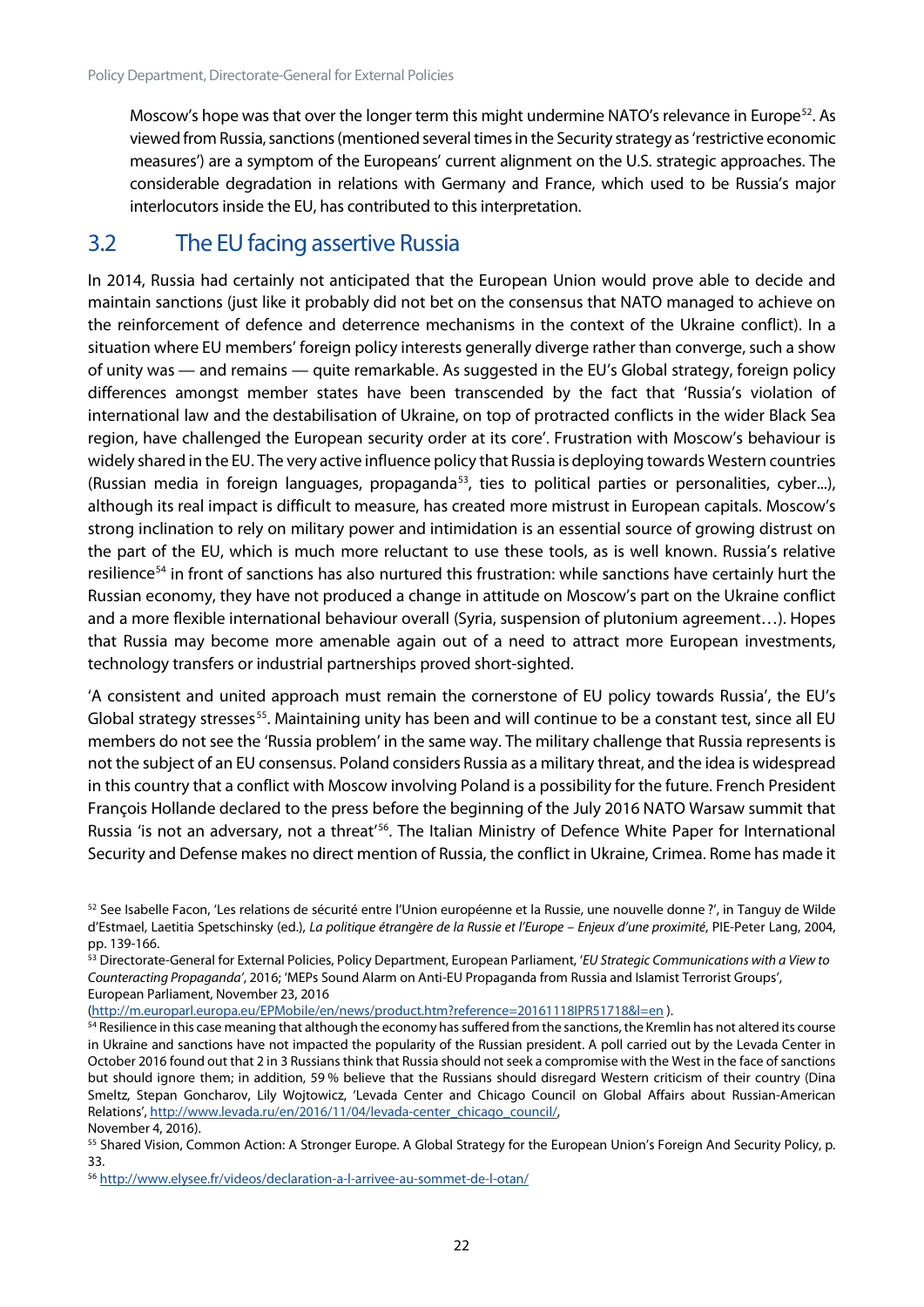clear that it wishes to avoid any confrontation or escalation involving NATO. On sanctions, the Nordic, Baltic and Central European countries have been more supportive than some other countries (in several EU member states interest groups and political parties have been advocating the removal of sanctions, and more generally the resumption of cooperative political, economic and security ties with Russia). In the same way, not all EU members have a strong interest in the eastern neighbourhood $57$ .

EU members even do not see eye to eye on the kind of dialogue the Union should develop with Moscow. Russia's behaviour in Ukraine has seriously challenged Germany'straditional *Ostpolitik*. However, Berlin still views Moscow as a central actor in European security, albeit a negative one, and has promoted the most extensive dialogue as possible. In other words, despite the collapse of the bilateral partnership in its previous form, the only perceived way to move forward is through negotiation and cooperation. France has advocated both firmness and dialogue in relations with Russia<sup>58</sup>. In Poland and in the Baltic states, which feel particularly vulnerable to Russia's hybrid tactics, dialogue with Russia is all time low and expanding it is considered as basically pointless, even counter-productive<sup>59</sup>.

The dividing lines on all these issues can also be found in the experts' and academic community in EU countries – some saying that Russia's recent attitude points to a basic conflict of interests between Moscow and the West, with values at its core, which means that dialogue is doomed either to fail or to lead Western countries to sacrifice their values and/or the countries in the neighbourhood shared with Russia; others explaining the current situation by a mutual failure to understand the other's vision of the world and of its interests and by political blunders on both sides (not only Russia's).

At the EU level these disagreements have been relatively muted because of the centrality of the principles that Russia's behaviour has challenged (including the inviolability of borders). However, these differences directly affect the ability of the EU to consider in a unified manner the best way to address the 'Russia issue' –– how to tackle the real challenges that it raises (including non-military ones), how to establish cooperation with Moscow when interests concur.

#### <span id="page-23-0"></span>3.3 Cooperation prospects: a long road ahead

The European Union does not discard the possibility to pursue 'selective engagement' with Russia 'if and when our interests overlap<sup>1[60](#page-23-4)</sup>. As its 2016 Foreign policy concept stresses, 'the Russian Federation is committed to maintaining intensive and mutually beneficial dialogue with the EU on key items on the foreign policy agenda, as well as further promoting practical cooperation on foreign policy, military and political issues'; it also underlines that Moscow 'is interested in constructive, stable and predictable cooperation with EU countries based on the principles of equality and respect for each other's interests'. Obviously, while the door is not fully closed, both sides express reservations on possible cooperation in their strategic documents. Mutual distrust, disillusionment and frustration certainly do not shape a strategic environment that is conducive to cooperation. Therefore, cooperation prospects appear quite grim and will remain so should the current political circumstances persist in the future. Economic and energy cooperation will continue, although at a reduced pace because of the sanctions and of the economic stagnation on both sides. Therefore economic relations will probably not constitute an engine powerful enough to overcome rapidly the tensions and acrimony that have seriously marred Russia-EU

<span id="page-23-1"></span><sup>57</sup> Joseph Dobbs, Ian Kearns, 'The Strategic Case for EU–Russia Cooperation', *European Leadership Network Policy Brief*, July 2016, pp. 39–40.

<span id="page-23-2"></span><sup>&</sup>lt;sup>58</sup> The French President declared at the Warsaw NATO summit: 'we must continue dialogue with Russia', which does not exclude firmness — firmness allows for dialogue, and dialogue enables to find solutions (Press conference by the President of the French Republic, NATO Summit, July 10, 2016).

<span id="page-23-4"></span><span id="page-23-3"></span><sup>59</sup> 'In the view of the Polish elite … Russia's bullying on the international arena proves that any forms of re-engagement and dialogue are not only doomed to fail but also counter-productive, as they are seen by Putin as an invitation to continue his policy of aggression and blackmail' (Piotr Buras, Adam Balcer, 'View from Warsaw: Deterrence Above All'[, www.ecfr.eu,](http://www.ecfr.eu/) October 17, 2016).  $60$  Shared Vision, Common Action: A Stronger Europe. A Global Strategy for the European Union's Foreign And Security Policy, p. 33.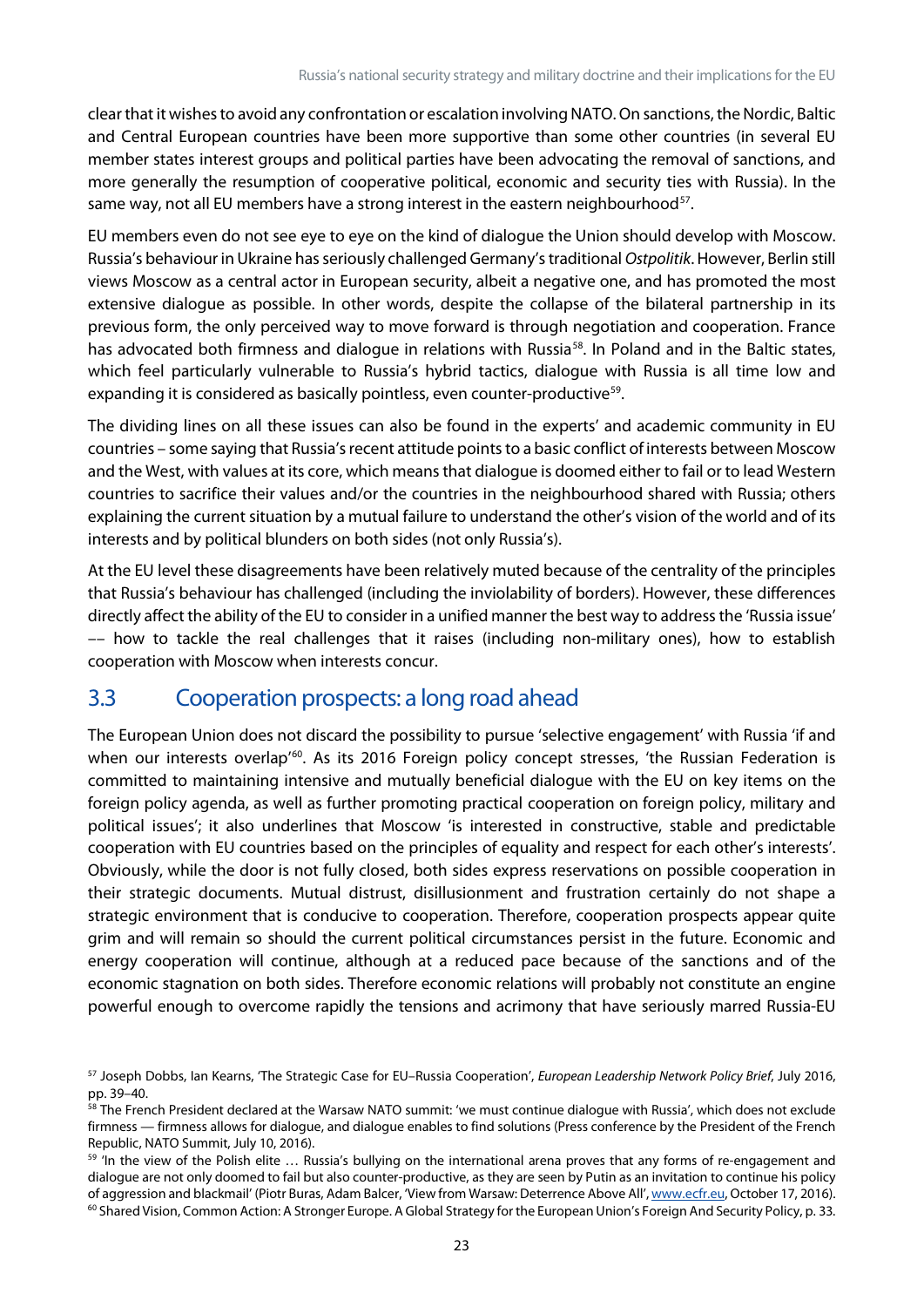relations over the past ten years. It cannot be taken for granted that the election of political forces more favourable to improved ties with Moscow, should it occur in the 2017 electoral contests in France and Germany, will have the potential to change this overnight, especially if the result of the adoption of clearcut pro-Russian policies in these countries or one of them (which, too, is far from granted) is a further weakening of consensus within the EU.

However, even in difficult political contexts, cooperation can take place if sides identify common concerns and interests. The two sides do not seem to see eye to eye on the potential mutual cooperation agenda. The EU Global Strategy proposes, 'in addition to those foreign policy issues on which we currently cooperate', a list of subjects on which 'selective engagement could take place … including climate, the Arctic, maritime security, education, research and cross-border cooperation. Engagement should also include deeper societal ties through facilitated travel for students, civil society and business' [61.](#page-24-0) Russia seems to be interested primarily in a 'harder security' agenda, declaring that '[t]here is potential for Russia and the EU to step up combined efforts to counter terrorism, uncontrolled and illegal migration, as well as organized crime, including human trafficking, illicit trafficking of narcotic drugs, psychotropic substances and their precursors, arms and explosives, and cybercrime' (Foreign policy concept).

Many people in a number of EU countries consider that solving a number of global issues requires having Russia on board. However, in recent months, Russia's credibility on some of these issues has declined –– at least as viewed from many European capitals. On non-proliferation, Russia has been recognized as a rather constructive player –– both on Iran and on North Korea. However, Western countries consider that Russian deeds in Crimea and Donbas stand in sheer contradiction with the Budapest Memorandum on Security Assurances (1994)<sup>62</sup>, thus have weakened the non-proliferation regime. Moscow's recent decision to suspend the U.S.-Russia Plutonium Management and Disposition Agreement and to outline conditions for the resumption of this cooperation that are not related to the object of the agreement<sup>[63](#page-24-2)</sup>, it has deteriorated its image as a contributor to non-proliferation. The developments in Syria, where Russia and Western states' visions and interests have not been reconciled<sup>64</sup>, have made anti-terrorist cooperation a more complex endeavour. What is clear is that Russia certainly hopes that over time, some European states will be willing to attenuate the sanctions regime for the sake of developing more extensive cooperation with Russia on this front. In such a context, the EU, for fear of spoiling its consensus on Russia, will continue to find it more comfortable to leave it primarily to member states to pursue ad hoc cooperation with Moscow.

Both sides want the European security architecture to be repaired. The problem is that their strategic documents show that they consider the other to be the one that has contributed to the weakening of this architecture. The EU section on the European security order underscores the EU's perception that Moscow has 'challenged the European security order at its core' and explains by Russia's behaviour the fact that

<span id="page-24-0"></span><sup>61</sup> Shared Vision, Common Action, p. 33.

<span id="page-24-1"></span><sup>&</sup>lt;sup>62</sup> This Memorandum on 'Security Assurances in Connection with Ukraine's Accession to the Treaty on the Non-Proliferation of Nuclear Weapons' was signed by presidents Kuchma (Ukraine), Yeltsin (Russia), Clinton (United States) and Prime Minister Major (United Kingdom). The document recognises 'the commitment of Ukraine to eliminate all nuclear weapons from its territory', and underscores the other leaders' 'commitment to Ukraine, in accordance with the principles of the Final Act of the Conference on Security and Cooperation in Europe, to respect the independence and sovereignty and the existing borders of Ukraine','their obligation to refrain from the threat or use of force against the territorial integrity or political independence of Ukraine', their pledge 'to refrain from economic coercion designed to subordinate to their own interest the exercise by Ukraine of the rights inherent in its sovereignty and thus to secure advantages of any kind'. See: [https://documents-dds](https://documents-dds-ny.un.org/doc/UNDOC/GEN/N94/507/64/PDF/N9450764.pdf?OpenElement)[ny.un.org/doc/UNDOC/GEN/N94/507/64/PDF/N9450764.pdf?OpenElement](https://documents-dds-ny.un.org/doc/UNDOC/GEN/N94/507/64/PDF/N9450764.pdf?OpenElement)

<span id="page-24-2"></span> $63$  Lifting all U.S. sanctions against Russia, compensating Russia for the damage caused by the sanctions, reducing the U.S. military presence on the territory of NATO member states that joined the alliance after 2000...

<span id="page-24-3"></span><sup>&</sup>lt;sup>64</sup> Russia has repeatedly accused Western states of applying double standards in the fight against terrorism and radicalism; its Security Strategy suggests that they have contributed to the emergence and strengthening of ISIL. These accusations are also implicit in the new Foreign Policy Concept.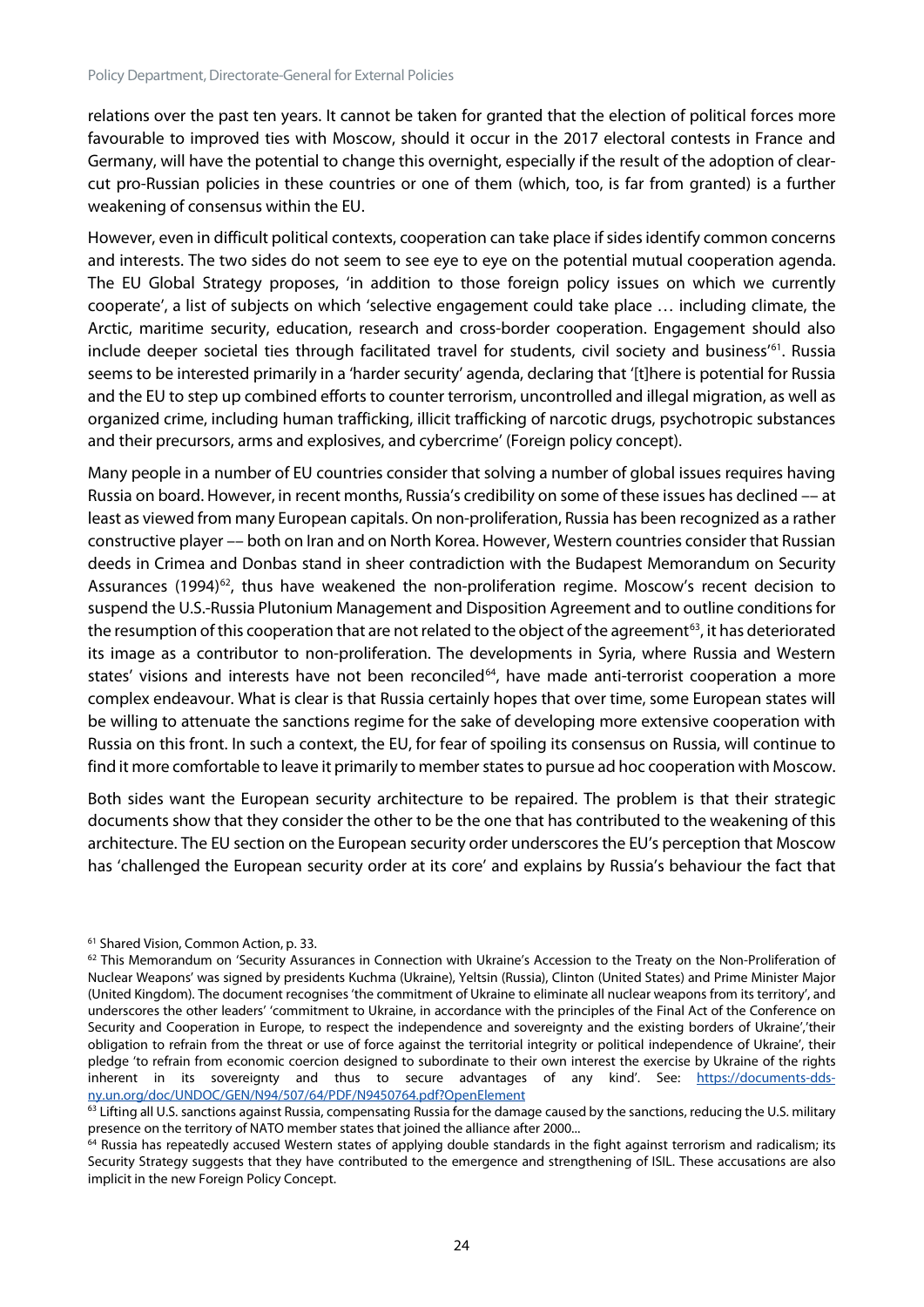'peace and stability in Europe are no longer a given'<sup>65</sup>. As was stressed previously, Russia's own documents disqualify the current order based on NATO and the EU (the migration crisis has shown the 'inconsistency of the regional security system in the Euro-Atlantic region that is based on NATO and the European Union', the Security strategy asserts). While the EU Strategy indicates an intention to foster cooperation with the OSCE, which 'lies at the heart of the European security order', it also says that it 'will step up its contribution to Europe's collective security, working closely with its partners, beginning with NATO'. The Russian Security strategy reiterates, in substance, Russia's demand to a new European security architecture based on legally-binding instruments (point 97), which refers to Russian claims that Western states have always rejected and have less motivation than ever to agree to $66$ .

The European Union itself declares that 'Substantial changes in relations between the EU and Russia are premised upon full respect for international law and the principles underpinning the European security order, including the Helsinki Final Act and the Paris Charter' (Global Strategy). More positive interaction will not come easily. As pointed by a European scholar, Russian strategic documents '[set] out Moscow's positions on what are in effect a structural set of disagreements with the Western community, not only in direct relations, but in terms of how the world is seen, from very specific questions to the broader strategic horizon'<sup>[67](#page-25-2)</sup>. And it should not be taken for granted that Russia is currently very much interested in a constructive dialogue (an influential Russian political scientist suggested that time is probably for Russia to stop 'merely getting angry'<sup>[68](#page-25-3)</sup>).

However, the EU may be willing to try and improve the quality of dialogue with Russia for the sake of a more relaxed European security landscape and of the establishment of a political environment that is more conducive to avoid escalation spirals and, over the longer term, to rebuild trust. The European Union has an important role to play in promoting the second engine of the 'double-track Russia strategy' <sup>[69](#page-25-4)</sup> that the West has been pursuing since the beginning of the Ukraine crisis -- strengthening defenses on the one hand, pursuing dialogue and cooperative engagement on the other hand. The EU may also want to use such an effort to retain some level of leverage over Russia. In this perspective, the matters that the EU proposes as potential fields for engagement in its Strategy appear as low-key starters, on which Russia might be willing to make overtures without sending the signal –– to the domestic public opinion, to its non-Western partners –– that it is yielding to European pressure. There have been precedents of Russian cooperation with the West in maritime security. In the Arctic, while Russia has invested in the deployment of new military capabilities, it also pursued a cooperation line that it could extend to the EU to show willing. Cultural and people-to-people contacts and exchanges can only be useful, although the Kremlin has shown a propensity to view that kind of interaction more suspiciously. In more strategic terms, the EU could also consider developing (cautious) interaction with the Eurasian Economic Union.

It goes without saying that this effort must not be unilateral. It remains to be seen whether Russia will be prepared to make the effort; indeed it has tended, in recent months, to basically say to the West that it is expected to take the initiative. At the same time, Russian strategic documents, while they forcefully and systematically criticize the West, also express Moscow's interest in the Euro-Atlantic region, which still

<span id="page-25-0"></span><sup>&</sup>lt;sup>65</sup> Shared Vision, Common Action: A Stronger Europe. A Global Strategy for the European Union's Foreign And Security Policy, p. 33. <sup>66</sup> See the 'draft of the European Security Treaty' proposed by Dmitry Medvedev in November 2009, confirming many of traditional

<span id="page-25-1"></span>Russian views and claims on this issue (http://en.kremlin.ru/events/president/news/6152[\)](http://en.kremlin.ru/events/president/news/6152).<br><sup>67</sup> Andrew Monaghan, 'Russia Wants the West to Learn to Agree'[, www.chathamhouse.org,](http://www.chathamhouse.org/) December 21, 2016.

<span id="page-25-3"></span><span id="page-25-2"></span><sup>68</sup> Fyodor Lukyanov, 'The Quest to Restore Russia's Rightful Place', *Russia in Global Affairs*, May 4, 2016, http://eng.globalaffairs.ru/redcol/Putins-Foreign-Policy-18133.

<span id="page-25-4"></span><sup>&</sup>lt;sup>69</sup> This expression is taken from an article by Wolfgang Ischinger, a former state secretary in the German Foreign Ministry, and since 2008 the chairman of the Munich Security Conference (see 'The Russia Paradox...', see footnote 14).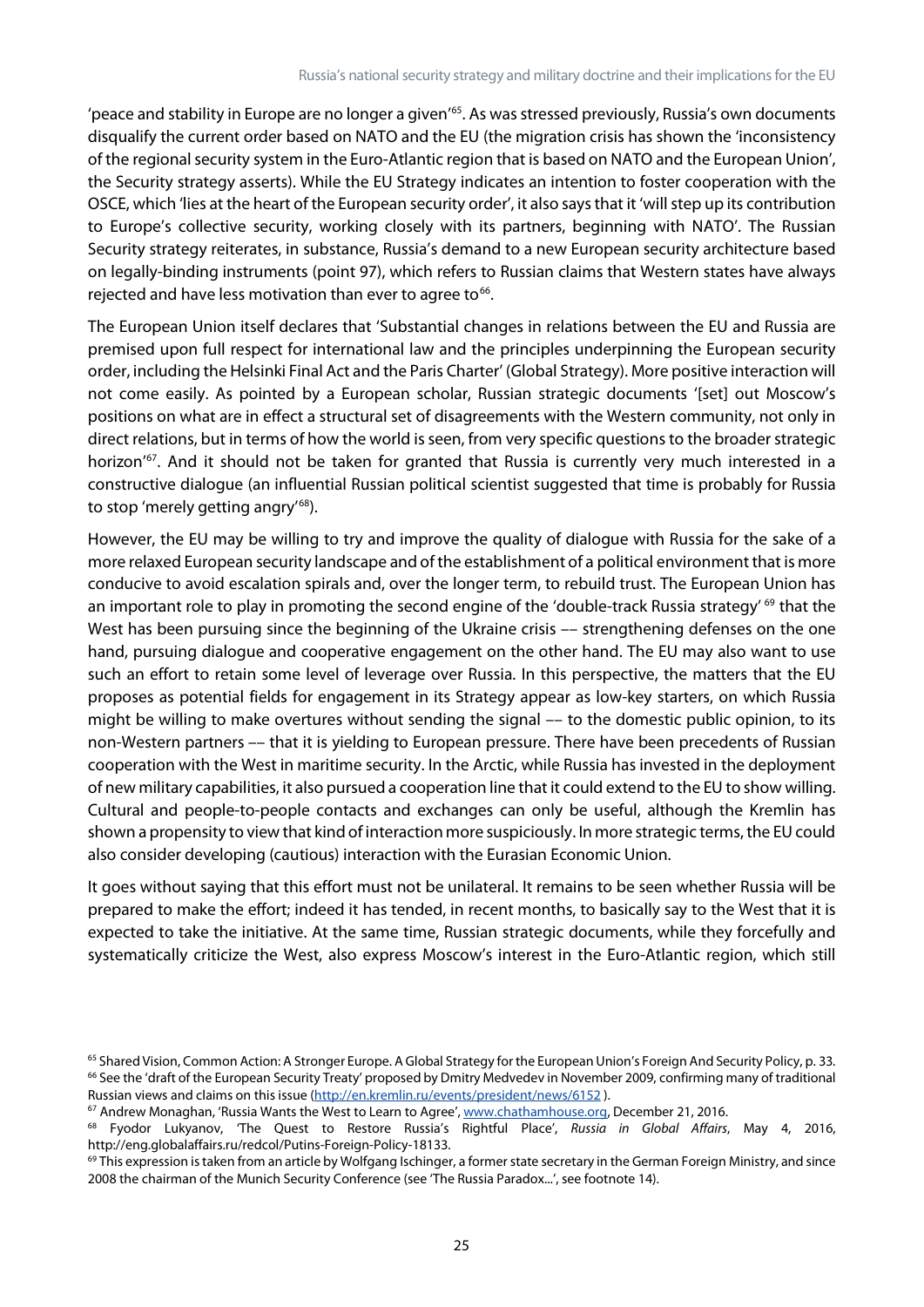comes second (after the former Soviet Union) in the list of regional priorities proposed by the Foreign policy concept.

It is premature to tell whether Donald Trump's election has the potential to change the general outlook of Russia–West relations given his stated intention to mend ties with Moscow and his reserved position on NATO and European allies<sup>[70](#page-26-0)</sup>. For the time being, concerns have been expressed in Europe, not only central Europe, that the new president may neglect European security and clinch some kind of a deal with Russia over the heads of Europe and of the former Soviet republics that have tried to escape Russia's embrace. It is also anticipated that in France and, maybe, in Germany the forthcoming elections might bring to power leaders with a more 'pro-Russia' orientation. In such a transformed trans-Atlantic configuration, two main scenarios are possible:

- The collapse of the already fragile EU consensus on Russia, which considers this evolution as an indirect validation of its intimidation policy
- A new context leading to Russia's calming down. This option should not be fully dismissed. As was stressed before, Russia is not completely comfortable with the changing world order as it is not so sure, given its problematic internal situation, of the place it can build for itself in it. This, over the longer term, might facilitate a reconfiguration of its attitude towards the EU.

From this point of view, one sentence in the Russian Foreign policy concept probably deserves attention — 'Russia's strategic priority in its relations with the EU is to establish a common economic and humanitarian space from the Atlantic to the Pacific by harmonizing and aligning interests of European and Eurasian integration processes, which is expected to prevent the emergence of dividing lines on the European continent'. Part of this discourse is not new, especially the mention of the dividing lines in Europe — typical of Moscow's well known speech about its feeling sidelined on the European political and security stage centered around NATO and the EU. The 'Eurasian' dimension refers to the idea of a 'bipolar Europe' (structured around the European Union and the Eurasian Economic Union) that Russia has promoted in recent years. The newer thing is the inclusion of the Pacific dimension. This points to Russia's developing – but uncertain – Eurasian partnership with China (UEE–Silk Road). So Europe is still in Russia's mind, but in a much more complex geopolitical setting than in the not so distant past.

Depending on the future global balance of forces, the EU could face very different situations in the evolution of its dialogue with Moscow. Decisive factors will be connected to Russia's attitude, i.e. its ability to tone down its 'heavy metal diplomacy' and to give up its 'take it or leave it' posture in relations with the West<sup>71</sup>; the positioning of the future U.S. administration on both Russia and Europe, which on the eve of Donald Trump's inauguration remains quite unpredictable; the 'Asia factor', in many ways<sup>[72](#page-26-2)</sup>; but also the ability of the EU to develop its competence to think and act strategically – something that has lacked dramatically in the EU's policy making towards the Eastern neighbourhood<sup>73</sup>. This calls, among other things, for the European Union to invest more in expertise on the former Soviet space in order to be better tooled to face the challenges and opportunities that the eastern neighbourhood presents, including the relationship with Russia. The evolution of Russia's relations with its neighbours, at a time when it seems that its inclination to coerce them into Eurasian integration has proved rather counterproductive (which may bring out either efforts towards appeasement or more pressure), should be followed closely. The game

<span id="page-26-0"></span><sup>70</sup> Krishnadev Calamur, 'NATO Shmato?'[, www.theatlantic.com,](http://www.theatlantic.com/) July 21, 2016; see Donald Trump's interview with *The Times*, 'Donald Trump: I'll Do a Deal With Britain', January 15, 2017.

<span id="page-26-1"></span><sup>71</sup> 'Heavy Metal Diplomacy: Russia's Political Use...', see footnote 21.

<span id="page-26-2"></span><sup>72</sup> How profoundly will Asian challenges detract Washington's attention from Europe? What will be the balance of failures and successes of Russia's 'rebalance' to Asia, what attention will Moscow devote to this pillar of its foreign policy? What impact will this have on Moscow's European policy, etc.

<span id="page-26-3"></span><sup>73</sup> See Hiski Haukkala, 'A Perfect Storm; Or What Went Wrong and What Went Right for the EU in Ukraine', *Europe-Asia Studies*, Vol. 68, no. 4, 2016,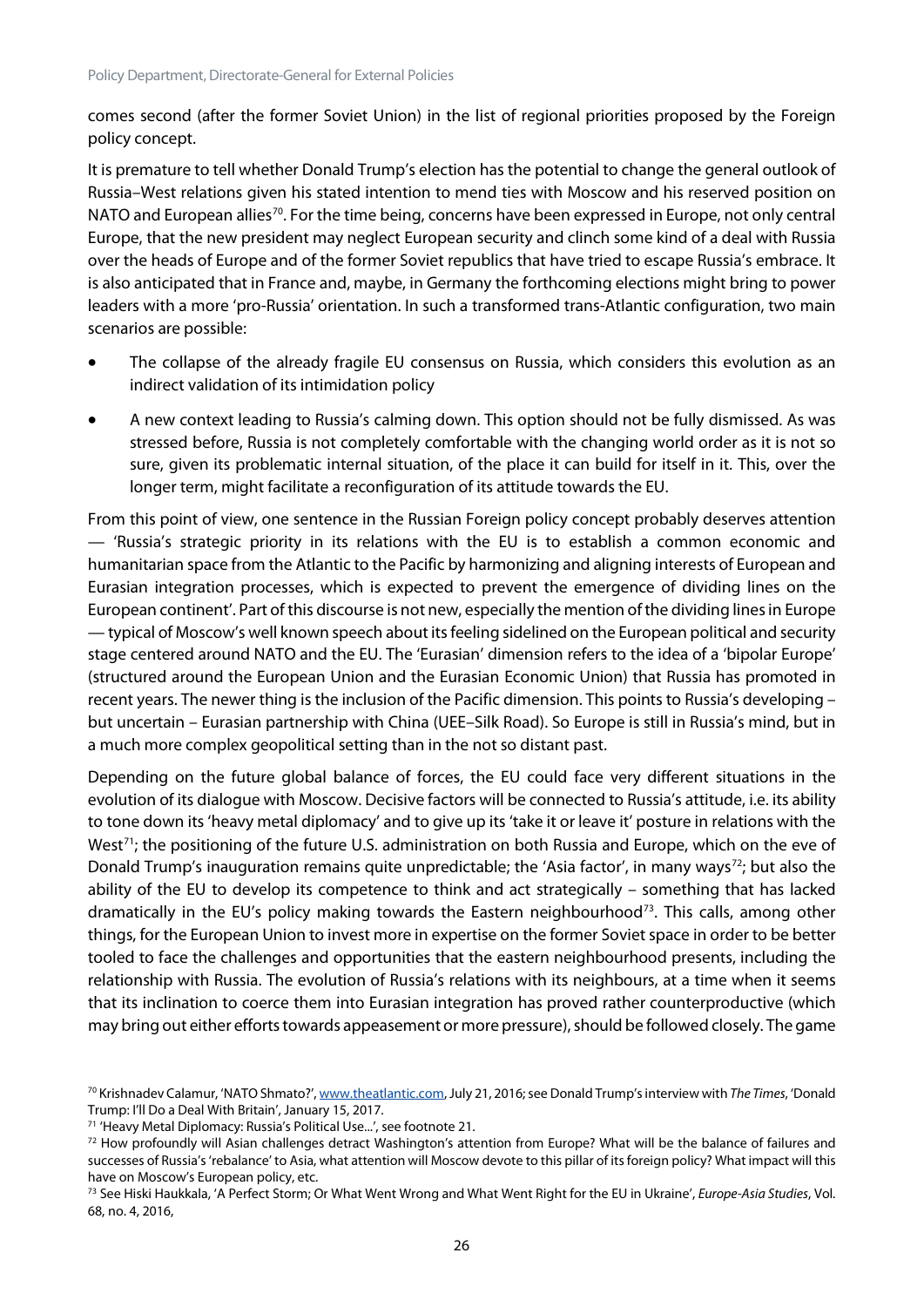is far from over, its political atmosphere might evolve in the near future in very different directions, and it comprises too many variables for the EU to allow for superficial analysis.